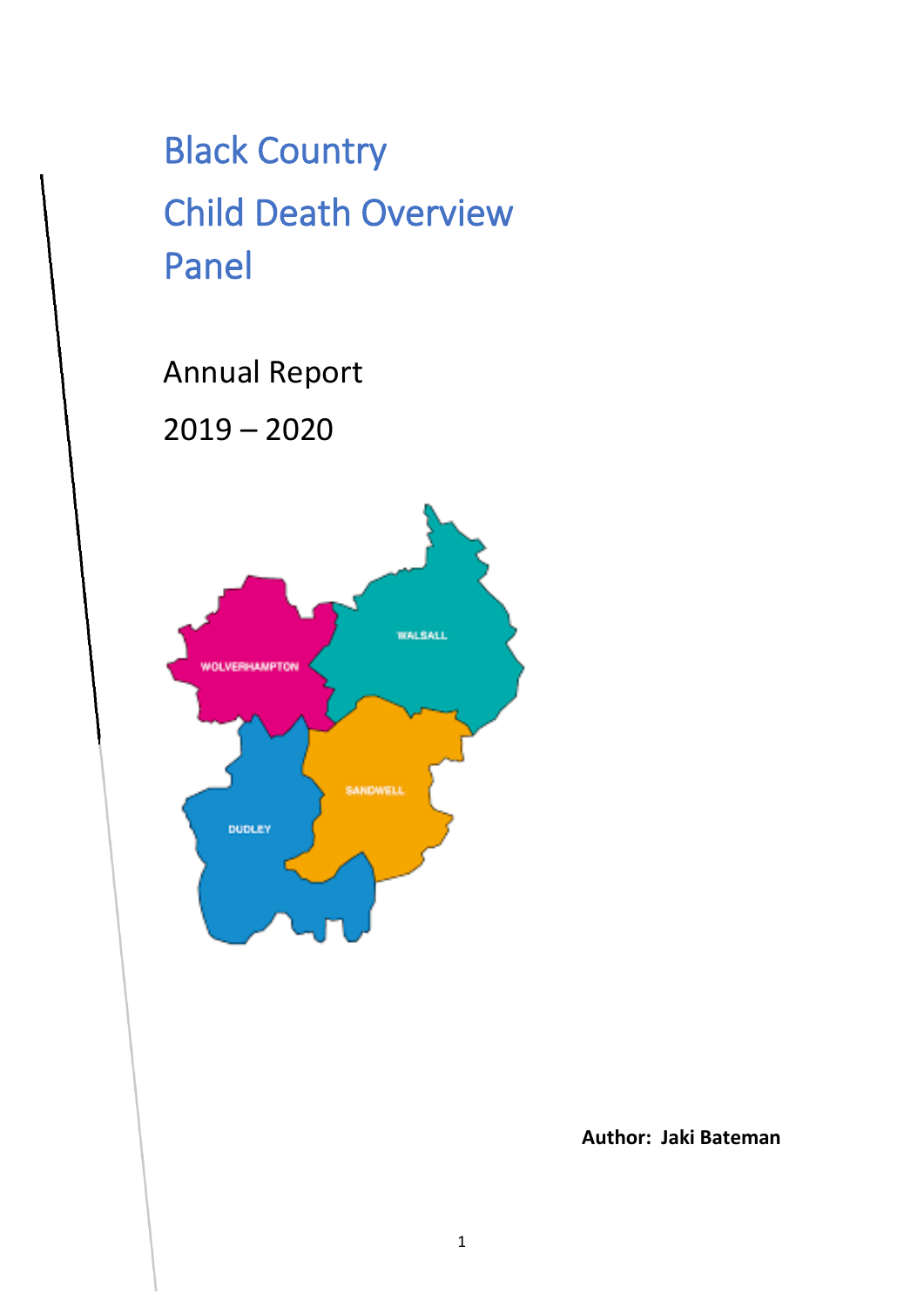### **Contents**

| 1. Introduction and Background to the Child Death Review Processes 3  |
|-----------------------------------------------------------------------|
| 2. Executive Summary, including progress towards 2018-2019 targets  6 |
|                                                                       |
|                                                                       |
|                                                                       |
|                                                                       |
|                                                                       |
|                                                                       |
|                                                                       |

This year's CDOP annual report has been written during the unprecedented times of a global pandemic of coronavirus. The pandemic has impacted many services and seen tragedies through the loss of family and friends to the virus and condolences are sent to all those affected. The Panel has continued to review the deaths of children from across the Black Country and have embraced technology to discharge the duties of the panel in a safe and appropriate way, giving due consideration to each child and their family and carers so that any lessons learned and recommendations may contribute to mitigating risks to children where possible.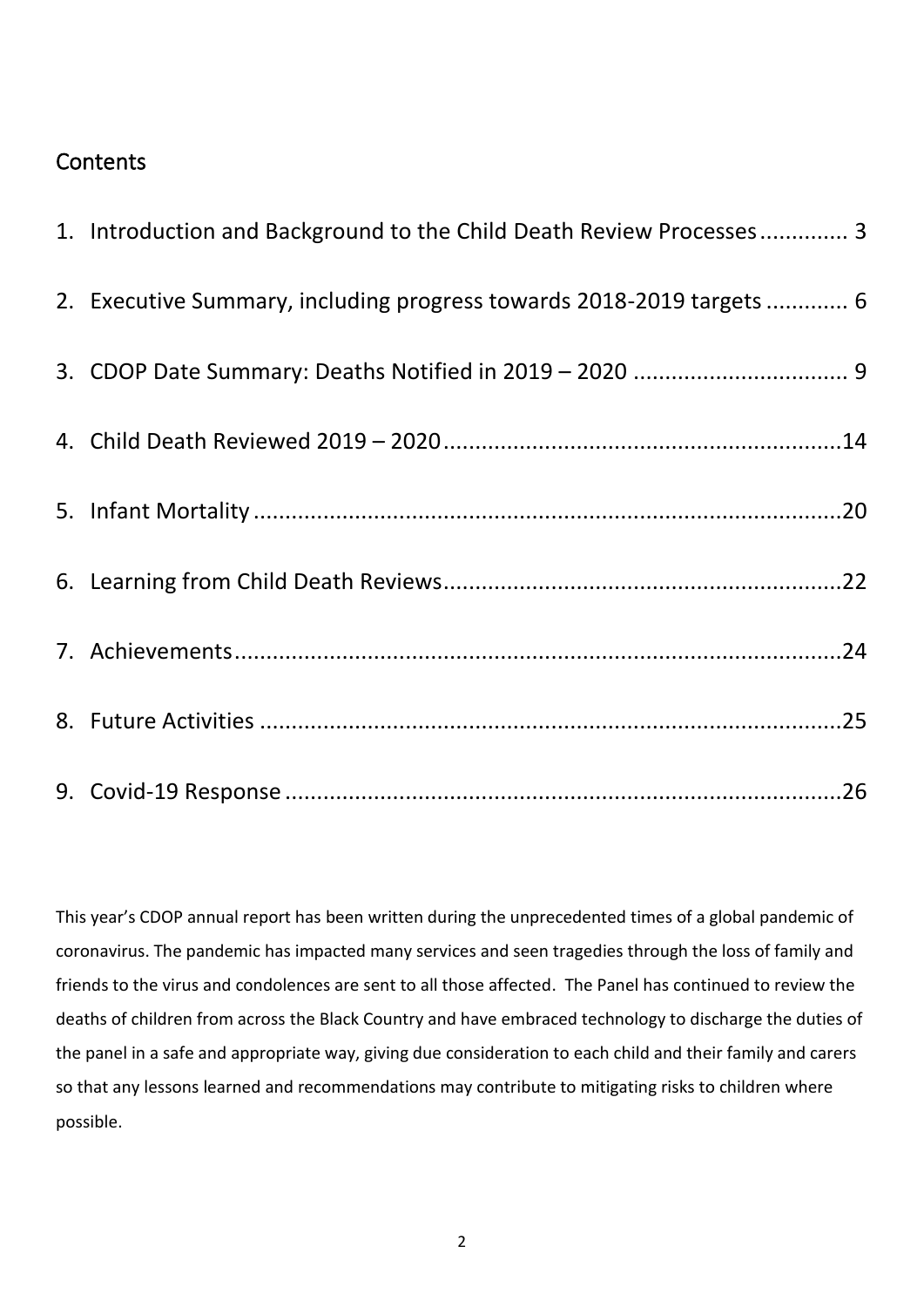## <span id="page-2-0"></span>1. Introduction and Background to the Child Death Review Processes:

**1.1** The death of a child is a devastating loss that profoundly affects all those involved. The process of systematically reviewing the deaths of children is grounded in respect for the rights of children and their families, with the intention of learning what happened and why, and preventing future child deaths. Every family has the right to have their child's death sensitively reviewed in order, where possible, to identify the cause of death and to learn lessons that may prevent future deaths.

The majority of child deaths in England arise from medical causes. Enquiries should keep an appropriate balance between forensic and medical requirements and supporting the family at a difficult time.

The responsibility for ensuring child death reviews are carried out is held by 'child death review partners', who, in relation to a local authority area in England, are defined as the local authority for that area and any clinical commissioning groups operating in the local authority area as set out in the Children Act 2004 (the Act), as amended by the Children and Social Work Act 2017.

**1.2** In the Black Country the 'child death review partners' are:

Black Country Local Authorities:

Wolverhampton Local Authority; Sandwell Local Authority; Walsall Local Authority; Dudley Local Authority

Black Country Clinical Commissioning Groups:

Wolverhampton CCG; Sandwell and West Birmingham CCG; Walsall CCG; Dudley CCG.

The partners have made arrangements to review all deaths of children normally resident in the local area and, where it is considered appropriate, for any non-resident child who has died in their area.

The Black Country Local Authorities and CCG's have combined and agreed that their areas be treated as a single area for the purpose of undertaking child death reviews.

'The Partners' have arrangements in place for the analysis of information from all deaths reviewed.

**1.3** The purpose of a review and/or analysis is to identify any matters relating to the death, or deaths, that are relevant to the welfare of children in the area or to public health and safety, and to consider whether action should be taken in relation to any matters identified. Where 'the partners' find action should be taken by a person or organisation, they will inform them. In addition, 'the partners': will prepare and publish an annual report on:

- What they have done as a result of the child death review arrangements in their area; and
- How effective the arrangements have been in practice.

'The Partners' may request information from a person or organisation for the purposes of enabling or assisting the review and/or analysis process - the person or organisation must comply with the request, and if they do not, 'the partners' will consider legal action to seek enforcement.

#### **1.4 Responsibilities of 'the partners'**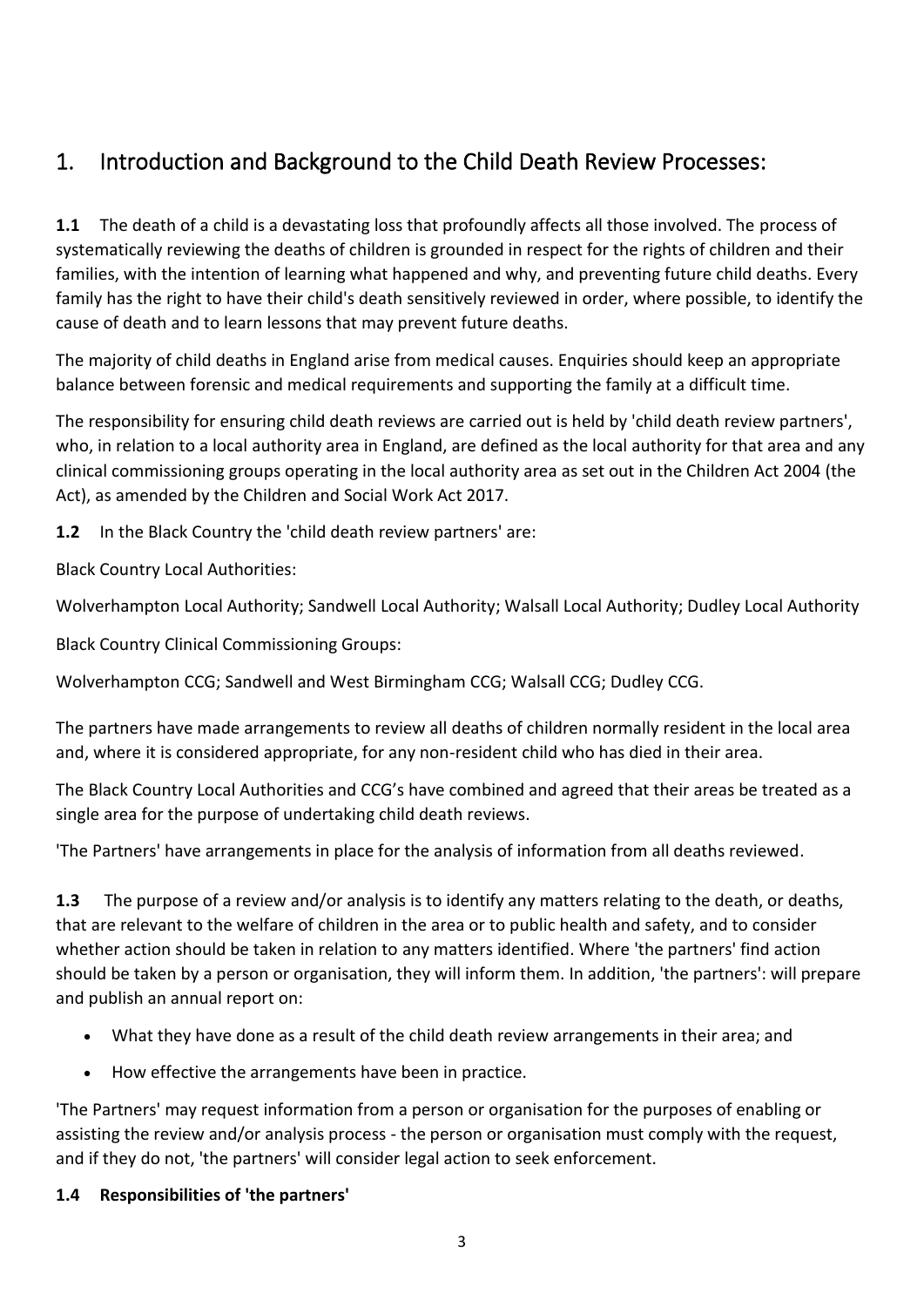The child death review process covers children: a child is defined in the Act as a person under 18 years of age, regardless of the cause of death.

The Black Country has a combined Child Death Overview Panel (CDOP) which will provide the structural framework to review child deaths.

The geographical and population 'footprint' of child death review partners has been locally agreed and covers a child population such that CDOP will typically review at least 60 child deaths per year. It also takes into account networks of NHS care, and agency and organisational boundaries in order to reflect the integrated care and social networks of the area.

'The Partners' have established designated doctors for child deaths for Wolverhampton, Sandwell, Walsall and Dudley who are senior paediatricians who have a lead role in the review process. The designated doctors are spread across the 4 hospital trusts and are supported in Sandwell by a Designated Nurse and in Dudley a Lead Nurse.

The organisation where the child's death is declared (usually the acute hospital) is responsible for carrying out a child death review meeting (see below).

This includes the death of any live-born baby where a death certificate has been issued. In the event that the birth is not attended by a healthcare professional, child death review partners may carry out initial enquiries to determine whether or not the baby was born alive. If these enquiries determine that the baby was born alive the death must be reviewed.

*For the avoidance of doubt, it does not include stillbirths, late foetal loss, or terminations of pregnancy (of any gestation) carried out within the law.*

- Stillbirth: baby born without signs of life after 24 weeks gestation;
- Late foetal loss: where a pregnancy ends before 24 weeks gestation.

Cases where there is a live birth after a planned termination of pregnancy carried out within the law are not subject to a child death review.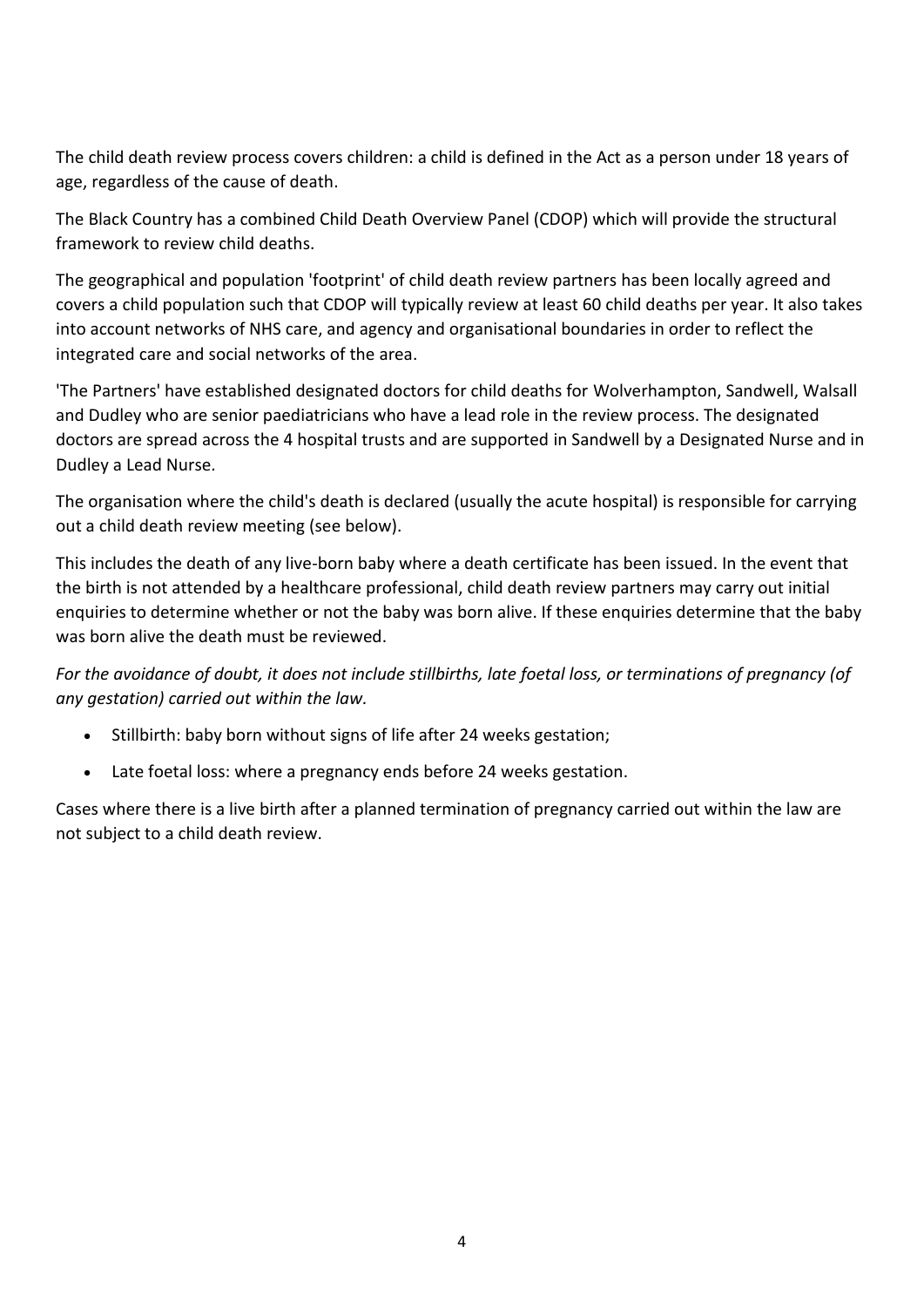The processes to be followed when a child dies are currently outlined within Working Together to Safeguard Children 2018: Chapter 5 Child Death Review Processes and Child Death Review: Statutory and Operational Guidance 2018.

[https://www.gov.uk/government/publications/child-death-review-statutory-and-operational-guidance](https://www.gov.uk/government/publications/child-death-review-statutory-and-operational-guidance-england)[england](https://www.gov.uk/government/publications/child-death-review-statutory-and-operational-guidance-england)

Process to follow when a child dies:

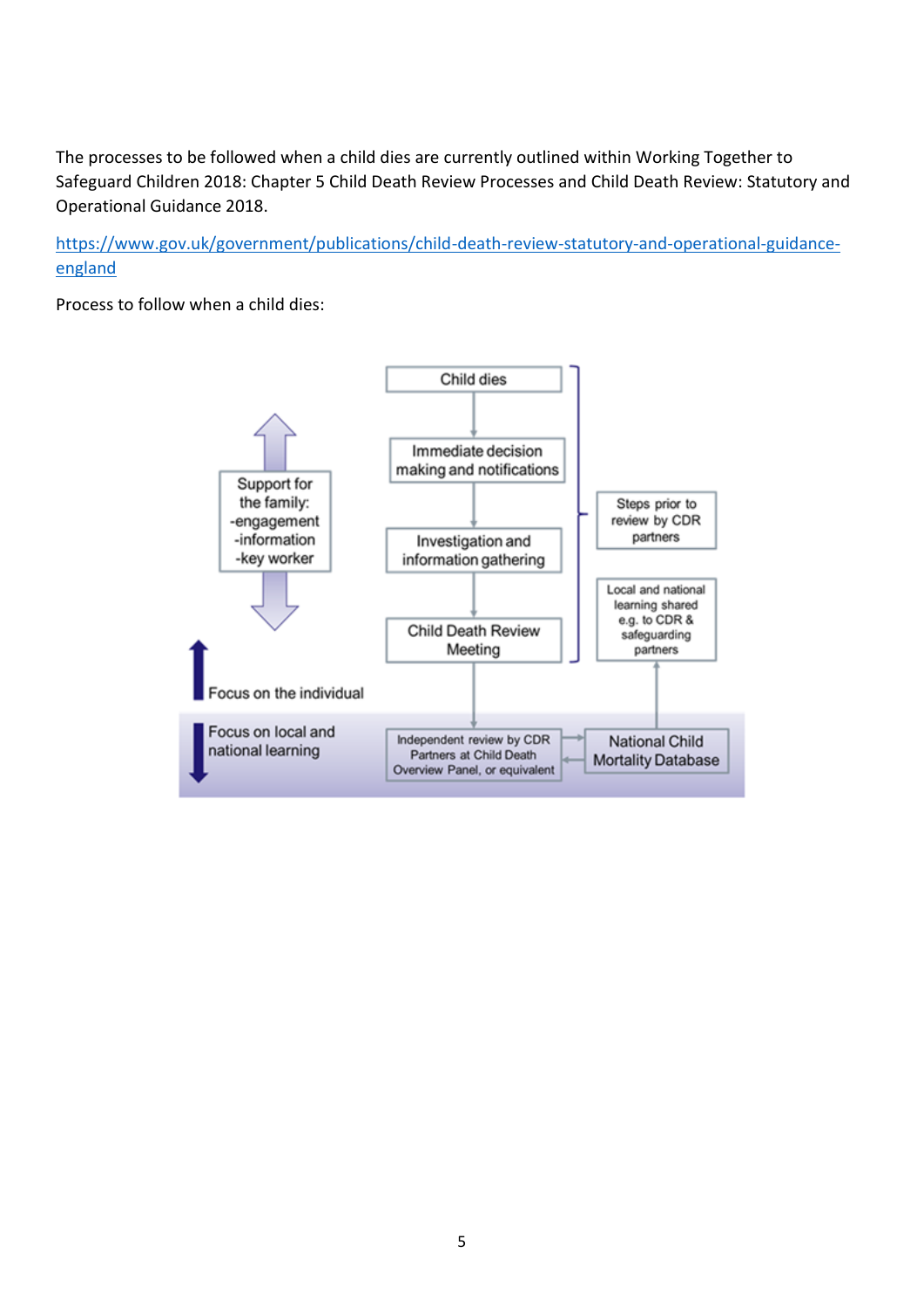### <span id="page-5-0"></span>2. Executive Summary

#### **2.1 Data related to Child Death Notifications**

- 107 child deaths were notified to the Black Country between 1st April 2019 and 31st March 2020 (Data collected in previous years is not consistent and therefore it is not possible to compare this with previous years.).
- 68% of deaths occurred during the first year of life, 8% of deaths were of children ages 1-4, and rates then slightly increase in mid-childhood to 10% but then drop in ages 15-17.
- 32% of deaths were seen to be 'unexpected' and had a Joint Agency Response.

#### **2.2 Data from cases reviewed by the Child Death Overview Panel**

- The Black Country CDOP reviewed 84 cases in detail between 1st April 2019 and 31st March 2020
- The majority of deaths reviewed were in the first year of life.
- CDOP identified 'modifiable factors' in 33% of cases. Modifiable factors are defined as 'one or more factors, in any domain, which may have contributed to the death of the child and which, by means of locally or nationally achievable interventions, could be modified to reduce the risk of future child deaths'.
- Modifiable factors were identified more in the  $15 17$  year age group.

#### **2.3 Service improvement**

CDOP has taken forward actions arising from cases which include contacting Local hospital Trusts, CCGs, Road Traffic Police and Local Authorities.

Hospital Trusts are now complying with legislation around Child Death Review Meetings (CDRM) enabling learning to be disseminated locally in a shorter timeframe.

#### **2.4 Themes**

Certain themes have emerged from reviewing children's deaths in the Black Country this year including lower completion rate of new eCDOP Reporting Forms and the need to prompt to complete particularly from neighbouring authorities and trusts; the consistency of response from Education Authorities with regards to the death of a pupil and siblings across the Black Country; and supporting professionals following the death of a child, both medics and non-medics.

### **2.5 Achievements and Future Priorities**

These included plans to improve sharing of learning across CDOPs, recruitment of an Independent Chair, development of the Key Worker role and the multi-agency approach to reducing Infant Mortality.

COVID is likely to dominate the coming year's work, and CDOP is well-placed to capture some of the effects on children as well as resulting in operational changes to the delivery of the process.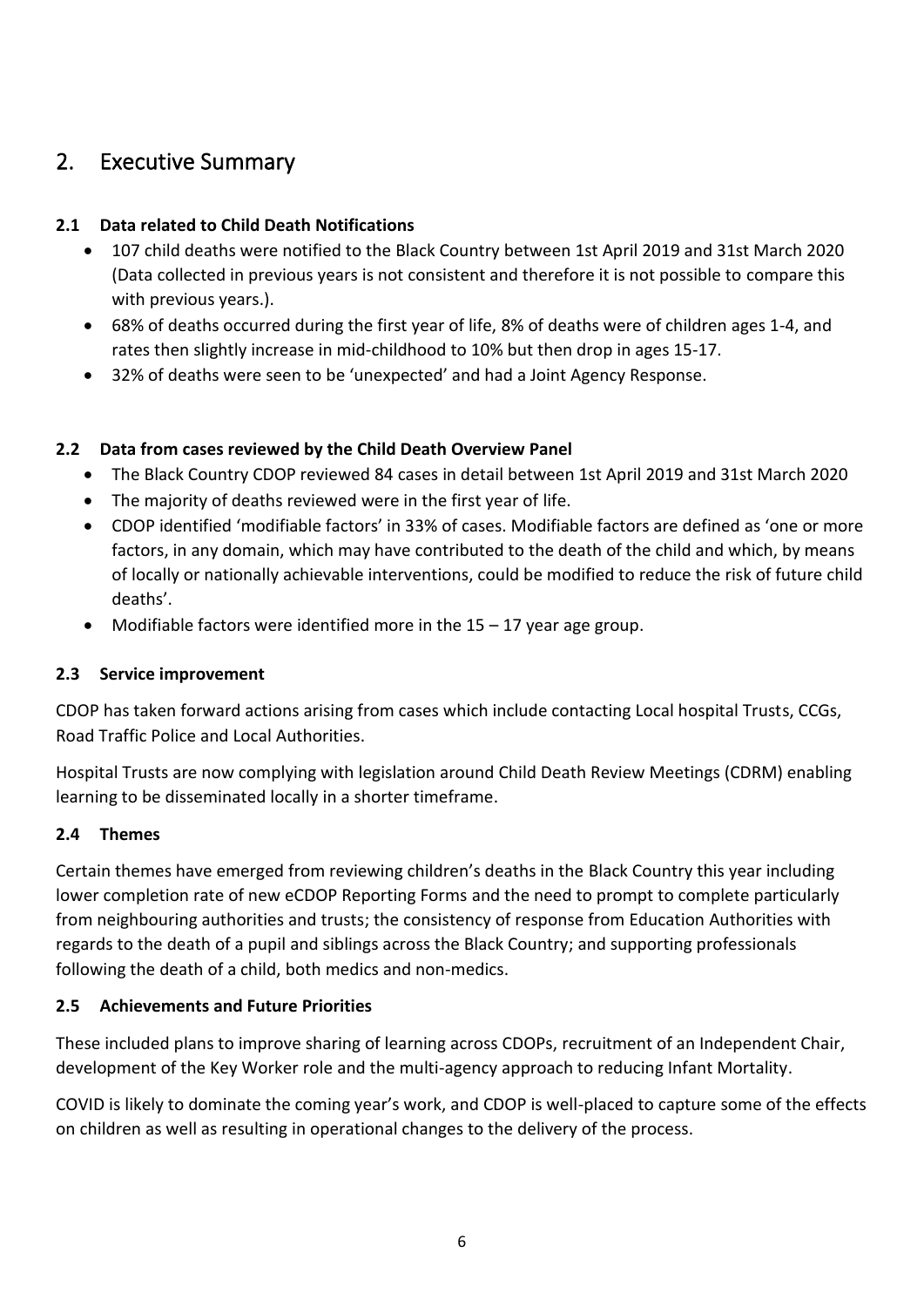#### **2.6 Progress towards 2018-2019 Annual Report Targets**

This is the first combined Annual Report undertaken by the Black Country. Separate reports were published last year by Sandwell, Dudley, Walsall and Wolverhampton as processes were not joint at this point. However, each area had the same forward priorities for 2019-2020:

- $\triangleright$  Continue to embed and strengthen the joint working arrangements within CDOP.
- $\triangleright$  Contribute to the development of the Black Country Strategic CDOP in order to:
	- provide good quality data on causes of death and modifiable factors in domains related to the child and the wider system;
	- develop novel approaches to linking hospital mortality review processes to CDOP reviews and undertaking thematic reviews.

The newly developed Black Country Child Death Arrangements structure has led to the strengthening of the joint working arrangements.



Data is now collected on a quarterly basis to support identifying patterns and themes in conjunction with the National Child Mortality Database. This data is shared with different workstreams working across child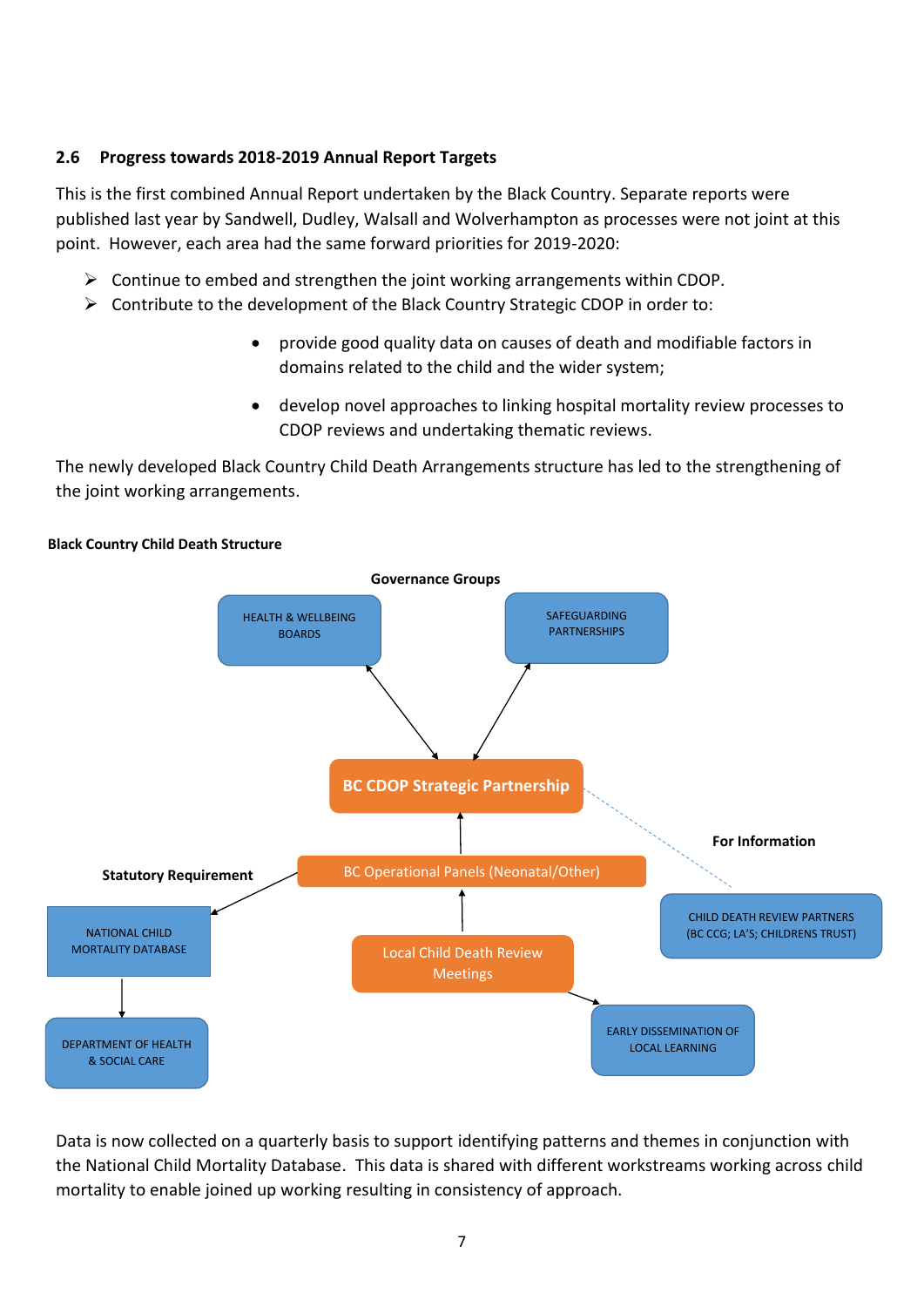Child Death Review Meetings are held in every hospital trust across the Black Country in differing formats but with the same output of quicker local learning and the production of an analysis form to take to Child Death Overview Panels. In the case of neonates, this meeting takes the form of the Perinatal Mortality Review meeting which identifies good practice and opportunities for learning which is shared across the Black Country. An example of this is the development of a rota for those consultants needing advice and support from a higher level neonatal unit when it is not possible to move mum or baby. This means that the best possible care can be offered with a positive outcome.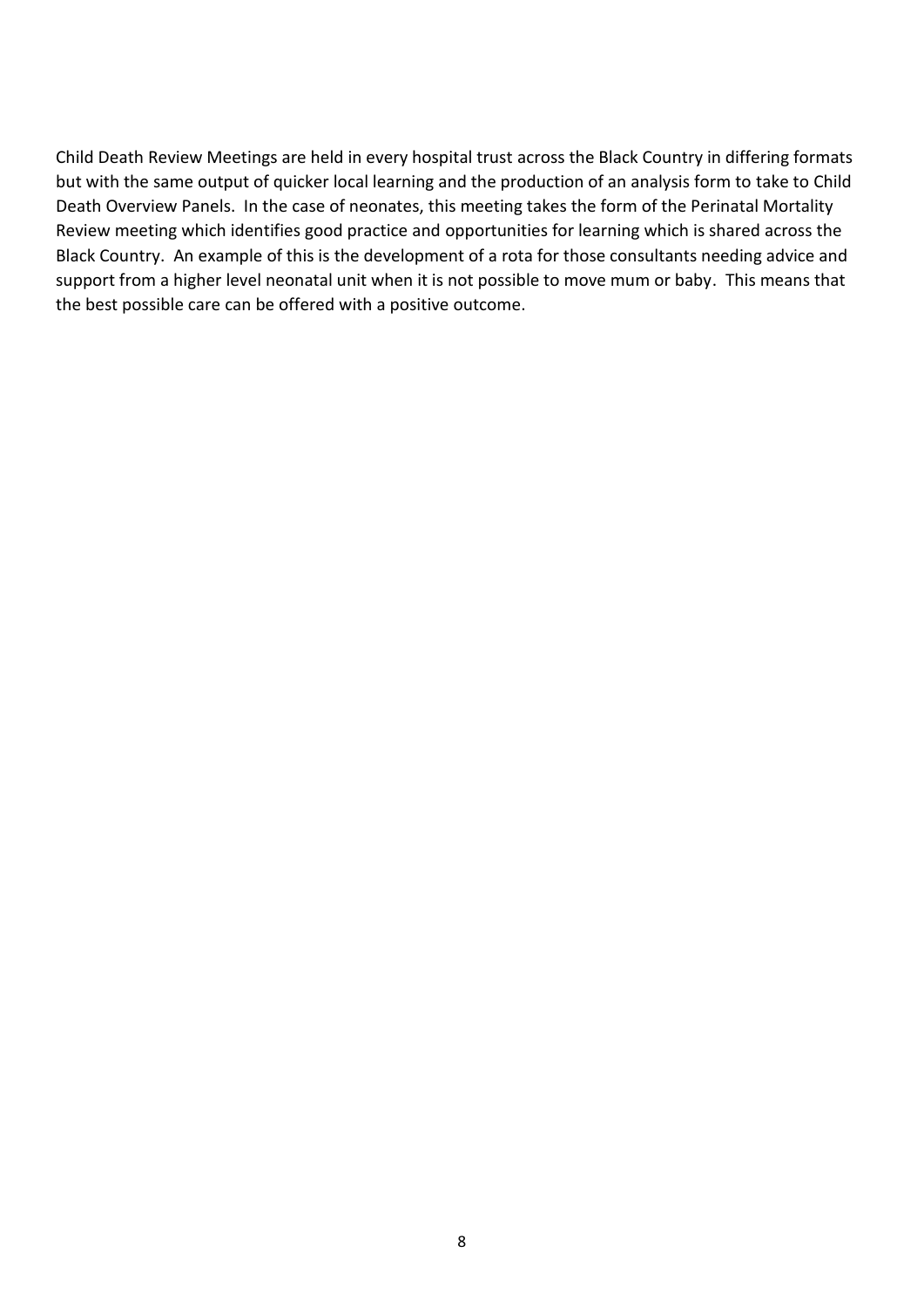## <span id="page-8-0"></span>3. Deaths Notified in 2019 – 2020

107 deaths in total were notified across the Black Country between April 2019 – 2020. Nationally, 3347 deaths were reported to the National Child Mortality Database (NCMD).

The breakdown for 2019 – 2020 for the Black Country is as follows:



#### **3.1 Notified deaths**

*(Data collected in previous years is not consistent and therefore it is not possible to compare this with previous years.)*



#### **Notifications to NCMD Year ending 31 March 2020**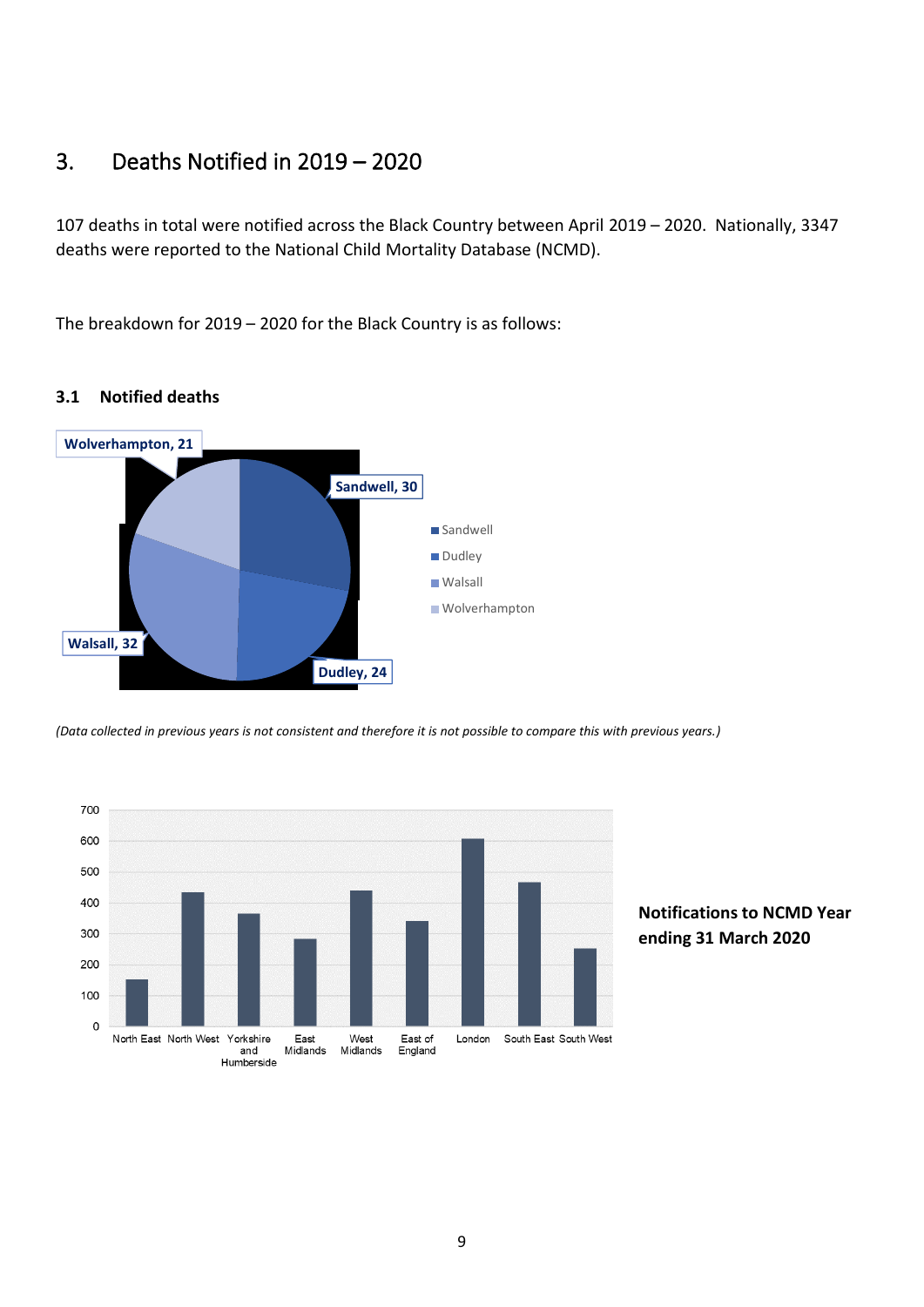

#### **3.2 Death Notifications by Age Group**

It can be seen that, as a Black Country, the majority of deaths occur within the 0-27 day age group with 43%, which is slightly higher than the National average at 42%. This will be explored further in the Infant [Mortality](#page-19-0) section of this report, but it has been recognised that this should be a priority for the coming year.

The following chart shows the breakdown of neonatal deaths in the Black Country

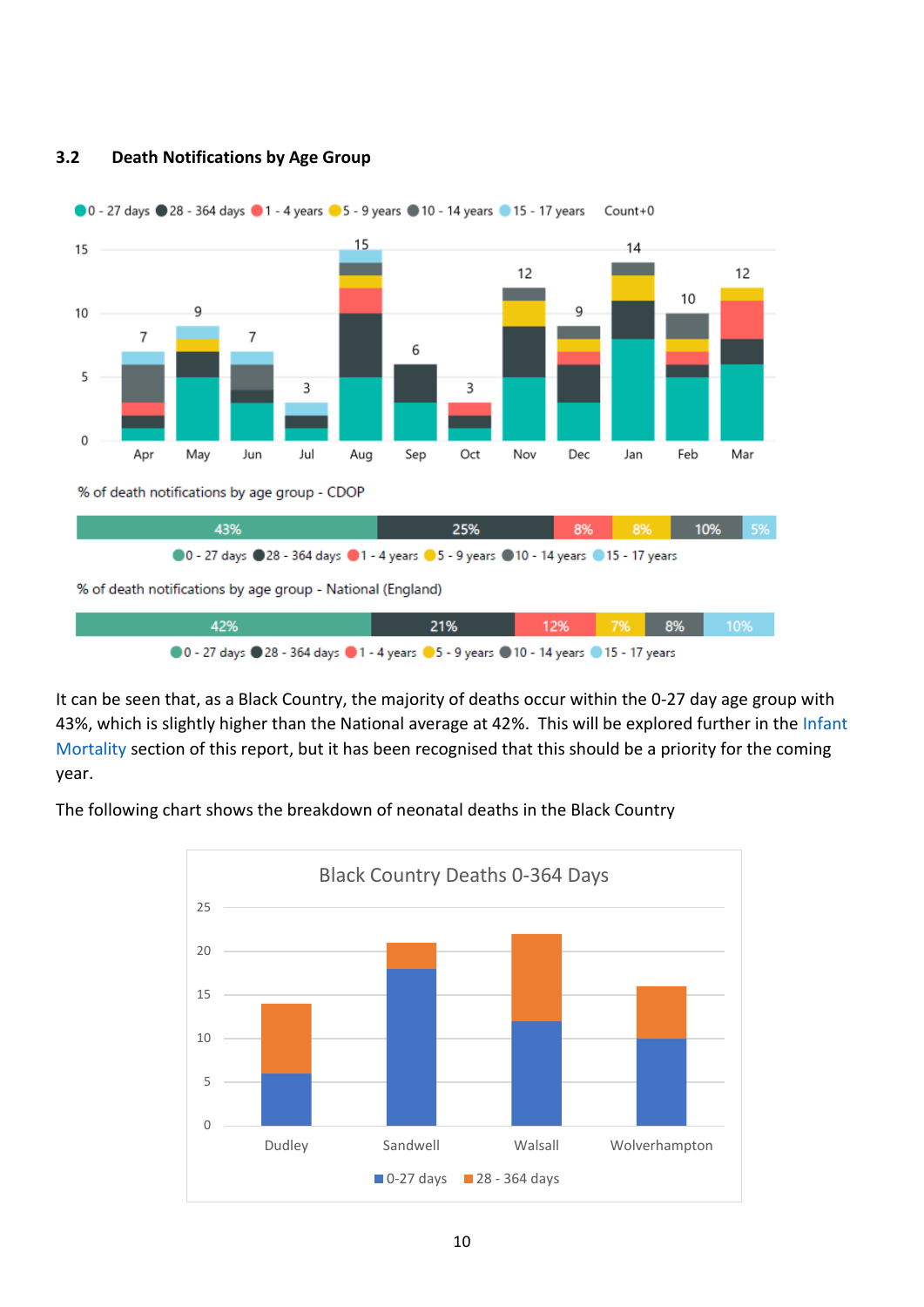#### **3.3 Deaths Notified – Ethnicity**

|                                        | 2011 Census | %       | $2019 -$                | %       |
|----------------------------------------|-------------|---------|-------------------------|---------|
|                                        | 0-18 years  |         | 2020<br><b>Notified</b> |         |
|                                        |             |         | <b>Deaths</b>           |         |
| <b>White British</b>                   | 41249       | 55.50   | 43                      | 40.19   |
| <b>White Other</b>                     | 2475        | 3.30    | 5                       | 4.67    |
| <b>Mixed Multiple Ethnic Group</b>     | 5786        | 7.70    | 18                      | 16.82   |
| <b>Asian British Indian</b>            | 7584        | 10.20   | 8                       | 7.48    |
| Asian British Pakistani                | 5773        | 7.80    | $12 \overline{ }$       | 11.21   |
| Asian British Bangladeshi              | 2840        | 3.80    | 3                       | 2.80    |
| <b>Asian British Chinese</b>           | 227         | 0.30    | 4                       | 3.74    |
| <b>Other Asian</b>                     | 1913        | 2.60    | 0                       | 0.00    |
| <b>Black British African</b>           | 1623        | 2.20    | 4                       | 3.74    |
| <b>Black British Caribbean</b>         | 2552        | 3.40    | 4                       | 3.74    |
| <b>Black British Other</b>             | 1019        | 1.40    | 0                       | 0.00    |
| <b>Other Ethnic Group/Not recorded</b> | 1335        | 1.80    | 6                       | 5.61    |
| <b>Totals</b>                          | 74376       | 100.00% | 107                     | 100.00% |

**[http://www.ons.gov.uk/peoplepopulationandcommunity/healthandsocialcare/causesofdeath/bulletins/pregnancyandethnic](http://www.ons.gov.uk/peoplepopulationandcommunity/healthandsocialcare/causesofdeath/bulletins/pregnancyandethnicfactorsinfluencingbirthsandinfantmortality/2015-10-14#ethnicity) [factorsinfluencingbirthsandinfantmortality/2015-10-14#ethnicity](http://www.ons.gov.uk/peoplepopulationandcommunity/healthandsocialcare/causesofdeath/bulletins/pregnancyandethnicfactorsinfluencingbirthsandinfantmortality/2015-10-14#ethnicity)**

55.5% of 0 – 18 year olds in 2011 population were White British, however, only 40% of reported child deaths in 2019-20 were from this ethnic background. As with previous years, this is in contrast to those children from a BME background where there was a higher percentage of reported child deaths compared to the population size (0-18yrs).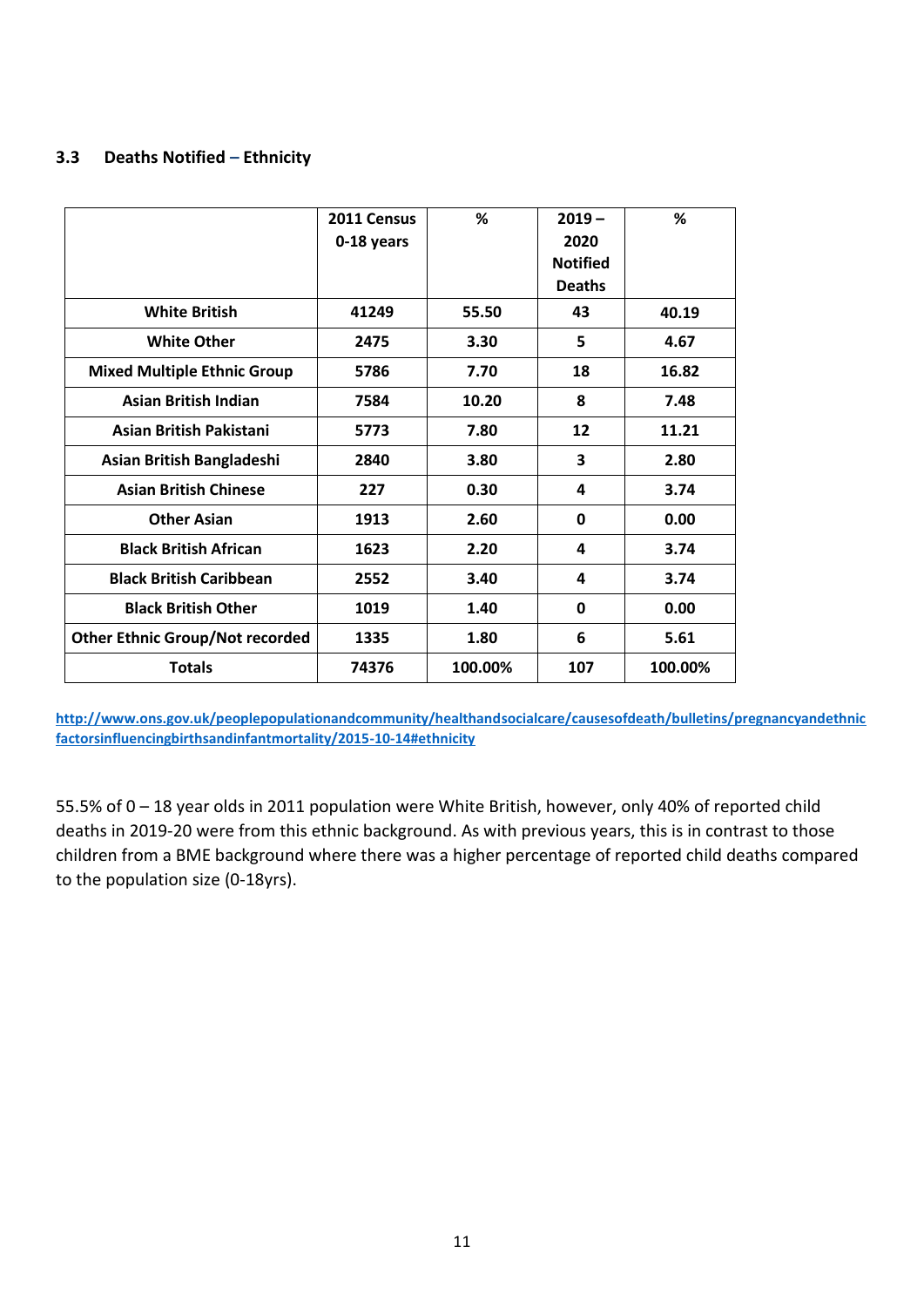#### **3.4 Deaths requiring a Joint Agency Response (JAR):**

Nearly a third of the Black Country deaths that were notified to CDOP in 2019 – 2020 required a JAR.



Since the inception of the child death review process there has been a requirement to perform further investigations for children who die where the cause is unknown. This was previously called a Rapid Response but the terminology has been changed following the publication of the Child Death Review Statutory and Operational Guidance in 2018 and it is now referred to as a Joint Agency Response (JAR).

The criteria for triggering a JAR include:

- is or could be due to external causes;
- is sudden and there is no immediately apparent cause (including sudden unexpected death in infancy/childhood (SUDI/C);
- occurs in custody, or where the child was detained under the Mental Health Act;
- where the initial circumstances raise any suspicions that the death may not have been natural; or
- in the case of a stillbirth where no healthcare professional was in attendance.

The full process for a Joint Agency Response is set out in the SUDI/C Guidelines.

Prior to 2018, these criteria were not used, and the definition for an Unexpected Death was the death of an infant or child, which was not anticipated as a significant possibility 24 hours before the death or, where there was a similarly unexpected collapse or incident leading to or precipitating the events that led to the death. This was counted if recognised to be an unexpected death and a multi-agency Rapid Response was carried out.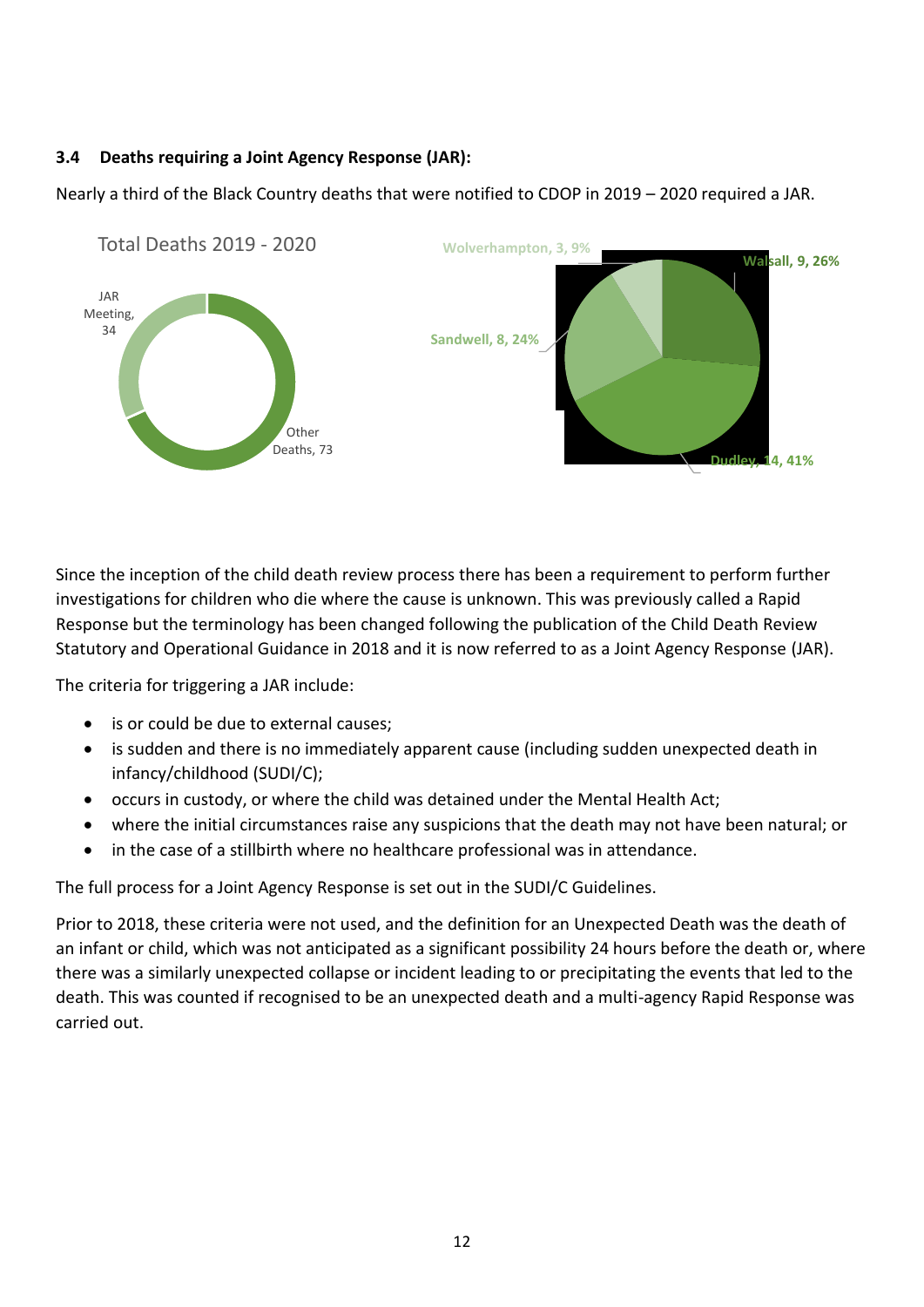**3.5** Out of the 34 unexpected deaths that were notified to the Black Country in 2019 – 2020, 10 had elements of Safer Sleeping identified. These were:

- 60% were co-sleeping
- 50% Mum taking medication for depression
- 60% Dirty/poor home conditions
- 90% Maternal smoking/smoking in the home
- 30% Sofa sleeping
- 10% Alcohol abuse
- 30% Substance misuse
- 20% Low birth weight
- 20% Overcrowding
- 60% Child snuffly/ill previously
- 20% Bumpers/pillows in cot
- 10% Unsafe feeding practices

Breakdown of data for the 10 cases:

| Age at death     |   | <b>Area Breakdown</b>                                               |
|------------------|---|---------------------------------------------------------------------|
| $0, 1, 2$ months | 6 | Sandwell, 1<br>Wolverhampton, 0                                     |
| 3, 4,5 months    | 3 | Walsall, 2                                                          |
| $6,7,8$ , months | 0 | Dudley, 7                                                           |
| 9,10,11 months   | 1 | ■ Sandwell<br>■ Wolverhampton<br>■ Walsall<br>$\blacksquare$ Dudley |

Strategic Partners agree that Safer Sleeping will be a priority for 2020-2021 and will be working with other areas across the Region to ensure consistency of messages and a joined-up approach.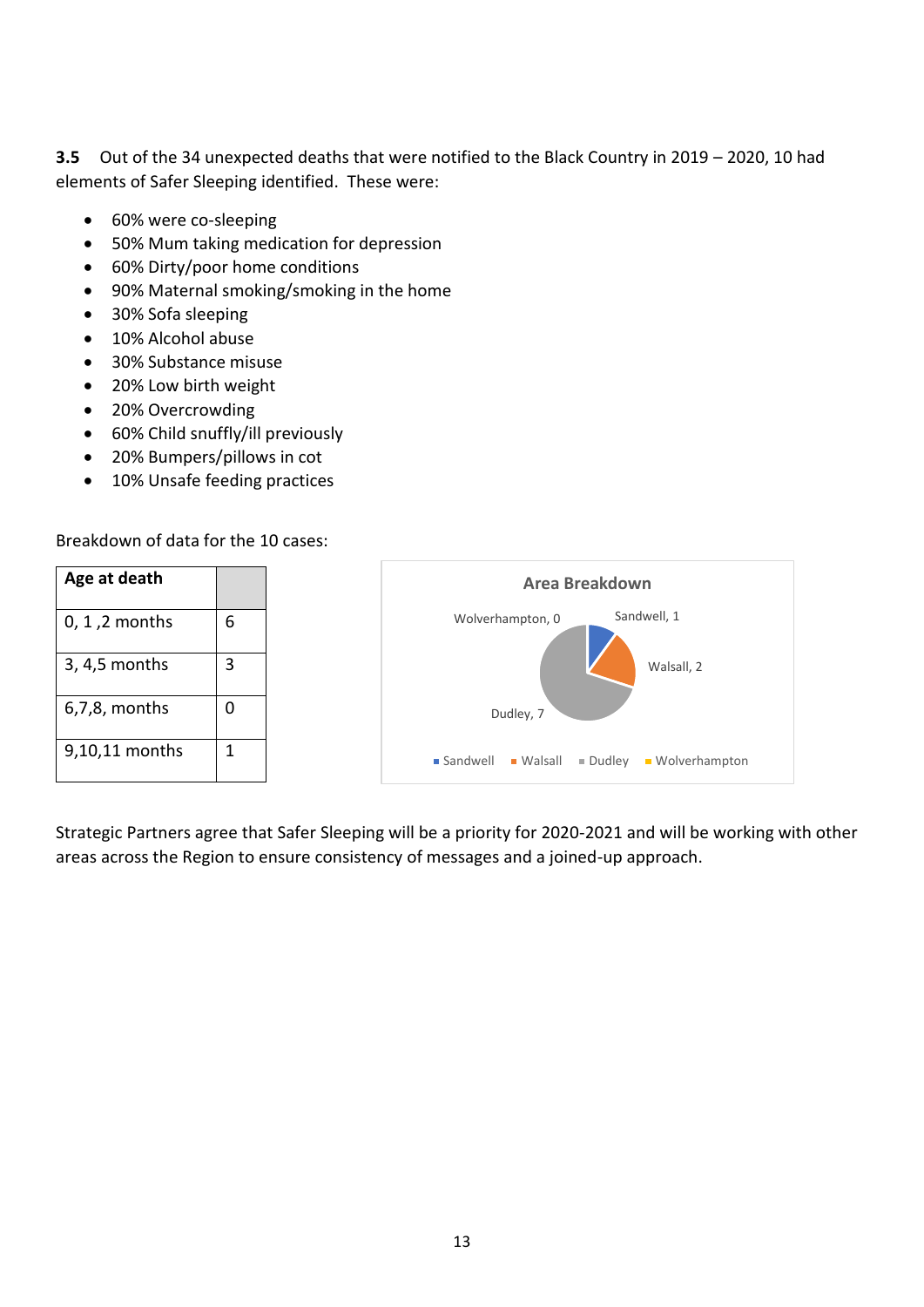## <span id="page-13-0"></span>4. Deaths Reviewed 2019 – 2020

84 deaths in total from across the Black Country were reviewed in 2019 – 2020 at 13 CDOP meetings. These panels were made up of multi-agency professionals from across the health economy, Local Authorities, Children's Services, Safeguarding Partnerships and Police.

Child Death guidance states that deaths cannot be reviewed until all investigations are completed, safeguarding reviews published and relevant information gathered. In 2019 – 2020, there was a responsibility placed on healthcare professionals to complete a draft analysis form following a Child Death Review Meeting (CDRM) which forms the basis of the final multi-agency review.

There is an inevitable time-lag (4-12 months) between notification of a child's death and discussion at CDOP and there are various factors that contribute to this: the return of Reporting Forms from professionals, the completion of the final post-mortem report by the pathologist and receipt of the final report from the local child death review meeting. On occasions when the outcome of a Coroner's inquest is awaited, there may be a delay of over a year before a case might be brought before CDOP. The undertaking of a criminal investigation or a Serious Case Review (now a Child Safeguarding Practice Review) will also affect a timely review.

The following chart shows the number of days (median) between the death and the CDOP review. The first chart shows that the Black Country reviewed deaths in a shorter period of time than the England average in 2019 - 2020.

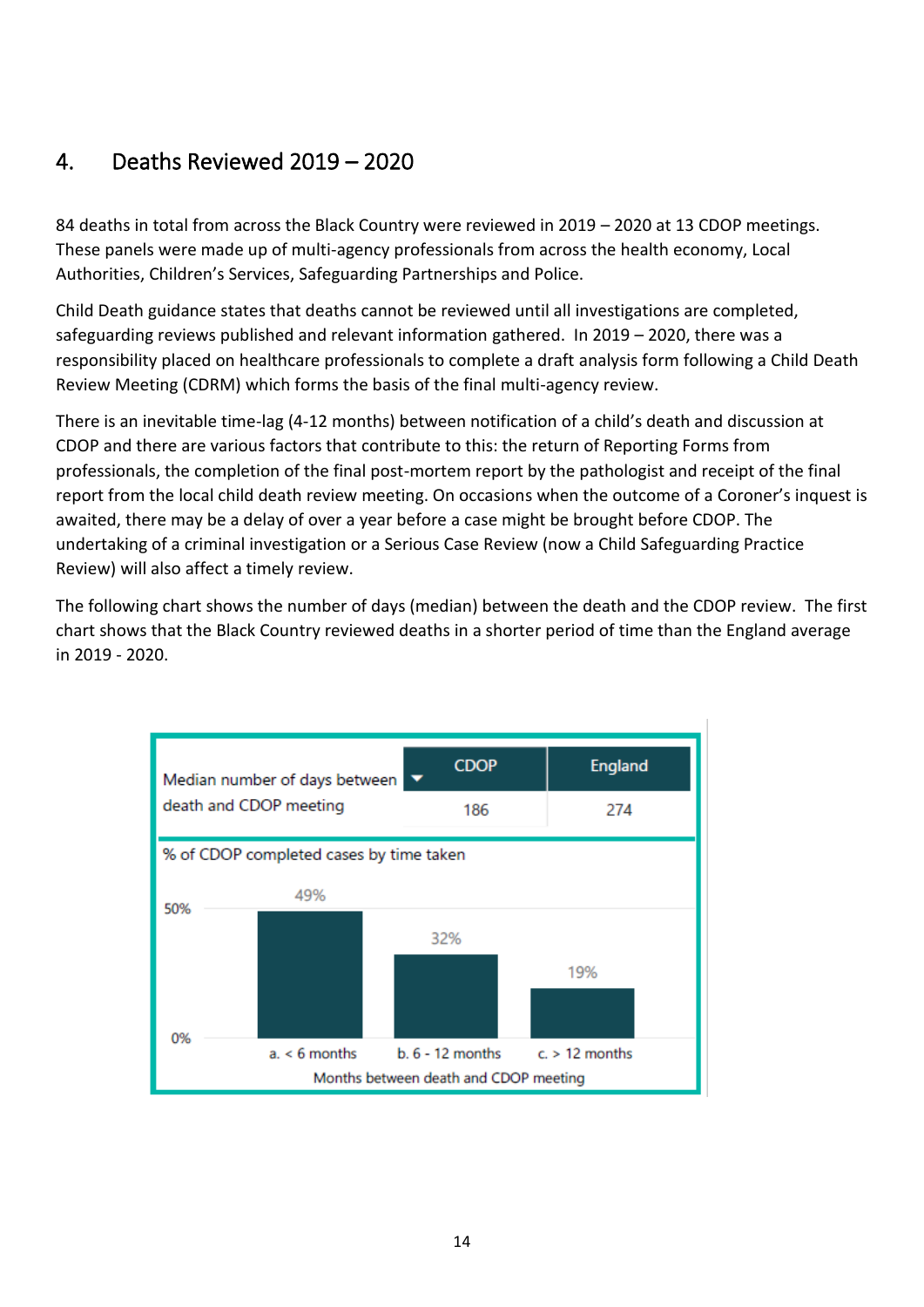#### **4.1 Overview of reviewed deaths, 2019 – 2020**

The following section gives a breakdown of the reviews completed in this year. It should be remembered that these reviews are of deaths from different years, as outlined in Chart 4.1b. As previously mentioned, from April 2019 there was a new requirement for health care professionals to arrange a Child Death Review Meeting to gather enough information to submit to the final CDOP review. There were inevitable delays as new processes were being set up which could explain why more deaths from previous years were reviewed as opposed to deaths occurring in 2019 – 2020 as there was no requirement to carry out a child death review meeting until April 2019.

#### Completed CDOP Reviews by LSCB

| <b>LSCB</b> name<br>∡ | <b>Cases</b> |
|-----------------------|--------------|
| Dudley                | 16           |
| Sandwell              | 28           |
| Walsall               | 30           |
| Wolverhampton         | 10           |
| <b>Total</b>          |              |

#### **Chart 4.1a – Breakdown of reviews completed by area of residency**





**Chart 4.1b – Completed CDOP Reviews – Year of Death**

#### Completed CDOP reviews by gender



#### **Chart 4.1c – Breakdown of reviews completed by gender**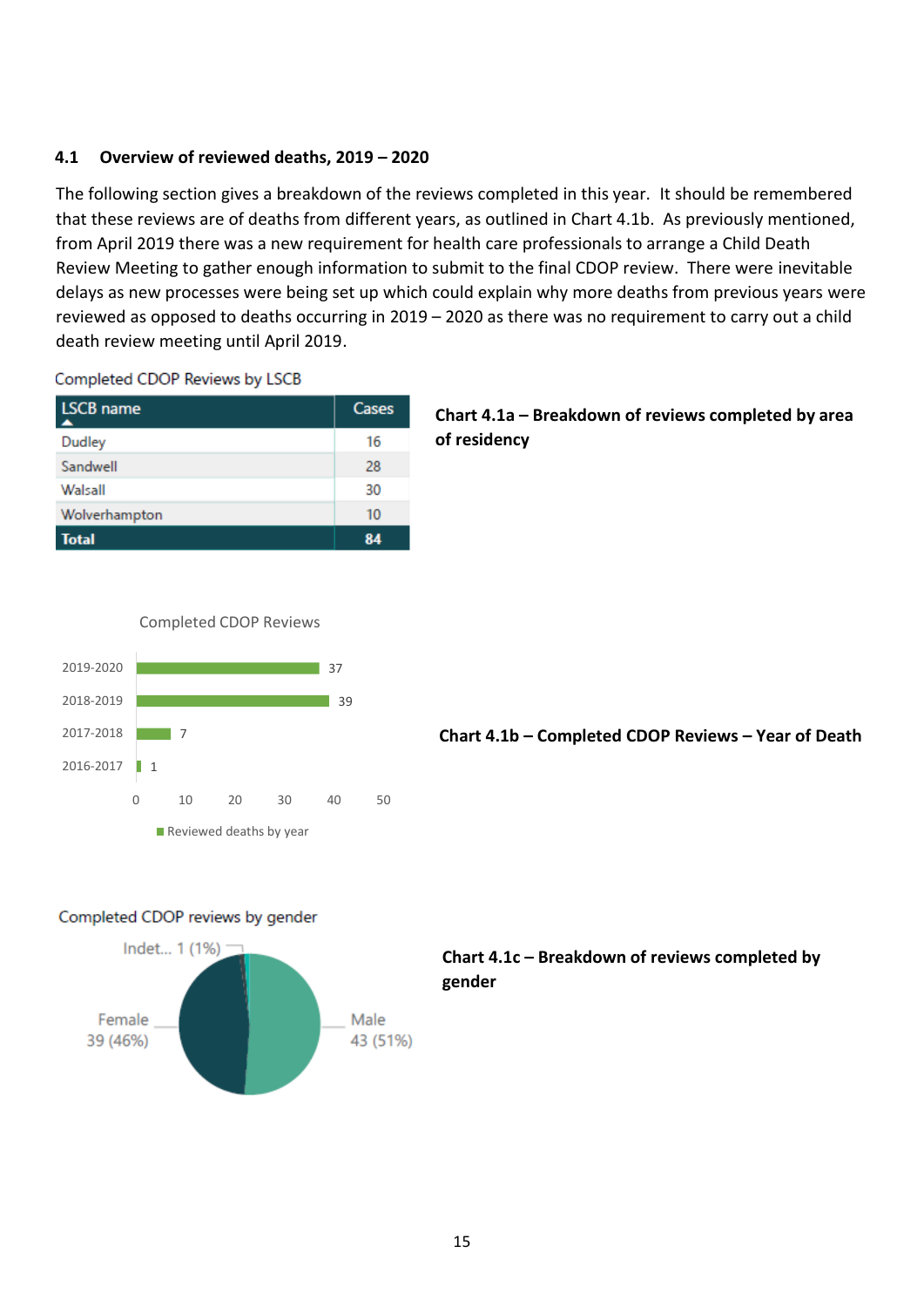As has been commented previously, not all deaths reviewed are in the same year and so data needs to be understood within this context. It is not always the case that the figures show patterns as court cases could mean that reviews are assigned at different times meaning that all road traffic collision accidents could be reviewed in the same year, or that coroners have concluded their findings which means that SUDC deaths all come to review in the same year, therefore giving over-inflated data for co-sleeping deaths, for example. However, the gender split is roughly indicative of notified deaths for the year 2019- 2020.



#### **Chart 4.1d/e – Completed Reviews by age group and category of death**

Completed CDOP reviews by age group



Completed CDOP reviews by primary category of death

As in other years, the majority of reviewed deaths were of those in the first year of life, mirroring the majority of notified deaths for this age group. These reviews would have been following the completion of the required Perinatal Mortality Review Tool (if over the age of 24 weeks gestation) and any learning emerging from these reviews would be taken into consideration by the child death overview panel.

Eight deaths reviewed were categorised as being Sudden and Unexpected and they would have been reviewed following the completion of any serious case reviews, police investigations and inquests. These additional investigations would also have been taken into consideration when making any recommendations or actions.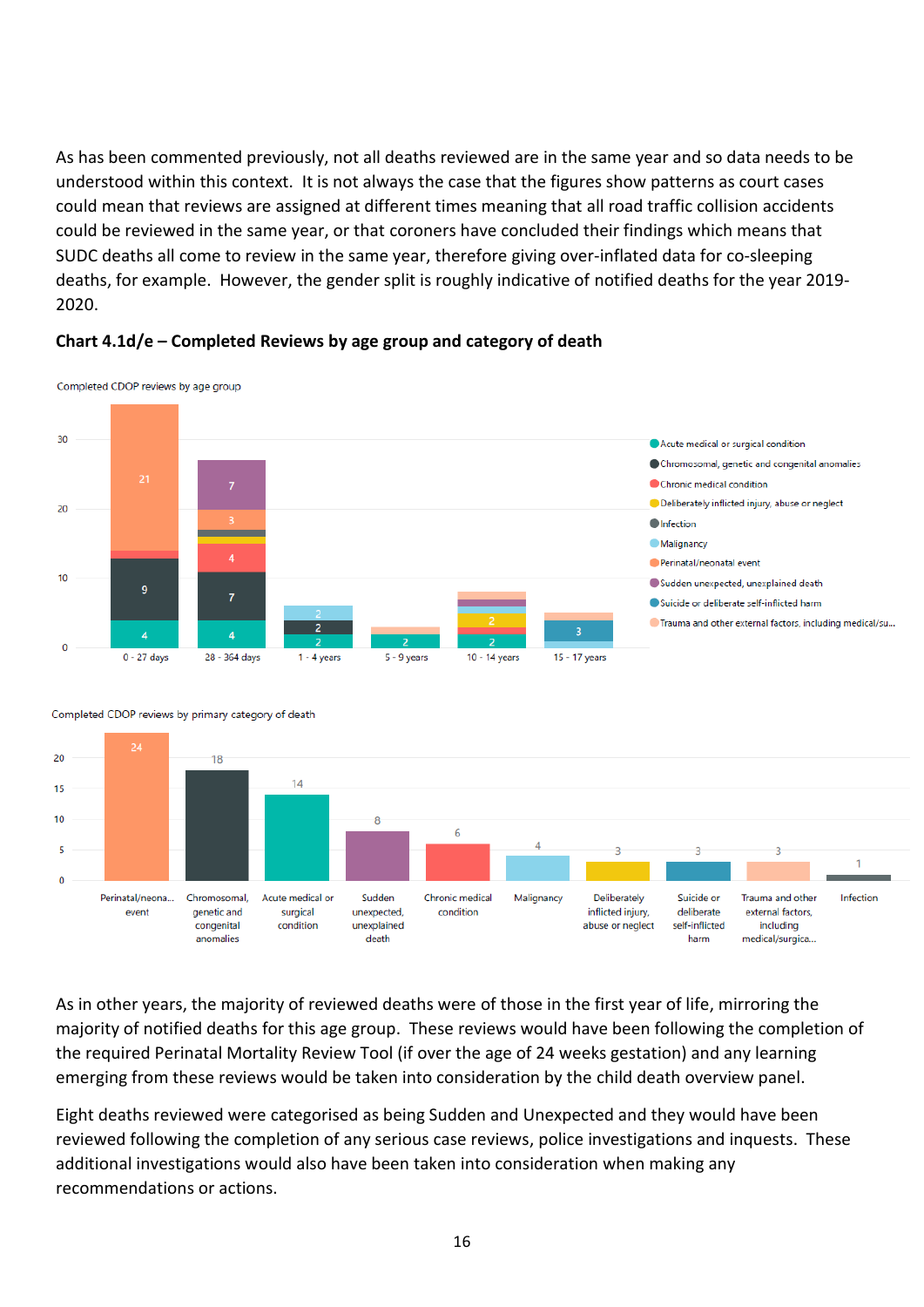#### **4.2 Comparison with other years**



It is anticipated that between 80-100 deaths will be reviewed per year by the Black Country CDOP. As can be seen from the chart above, 84 deaths were reviewed, which is considerably lower than the previous year.

Deaths can only be reviewed at CDOP when all investigations have been concluded and a child death review meeting has taken place. As previously explained, the child death review meeting is a new process for healthcare professionals and it has taken time to trial, adapt and revise these processes. New child death review teams have also been formed in three of the areas, which again may have contributed to the delay of providing analysis forms for consideration at the final child death overview panel.

Nationally, 2738 deaths were reviewed in 2019-2020, 16% lower than previous years as can be seen below:



The Black Country reflects this drop in reviews which is thought nationally to be the impact of consolidating CDOP's (reduced from 72 to 58) and the embedding of the new National Guidance.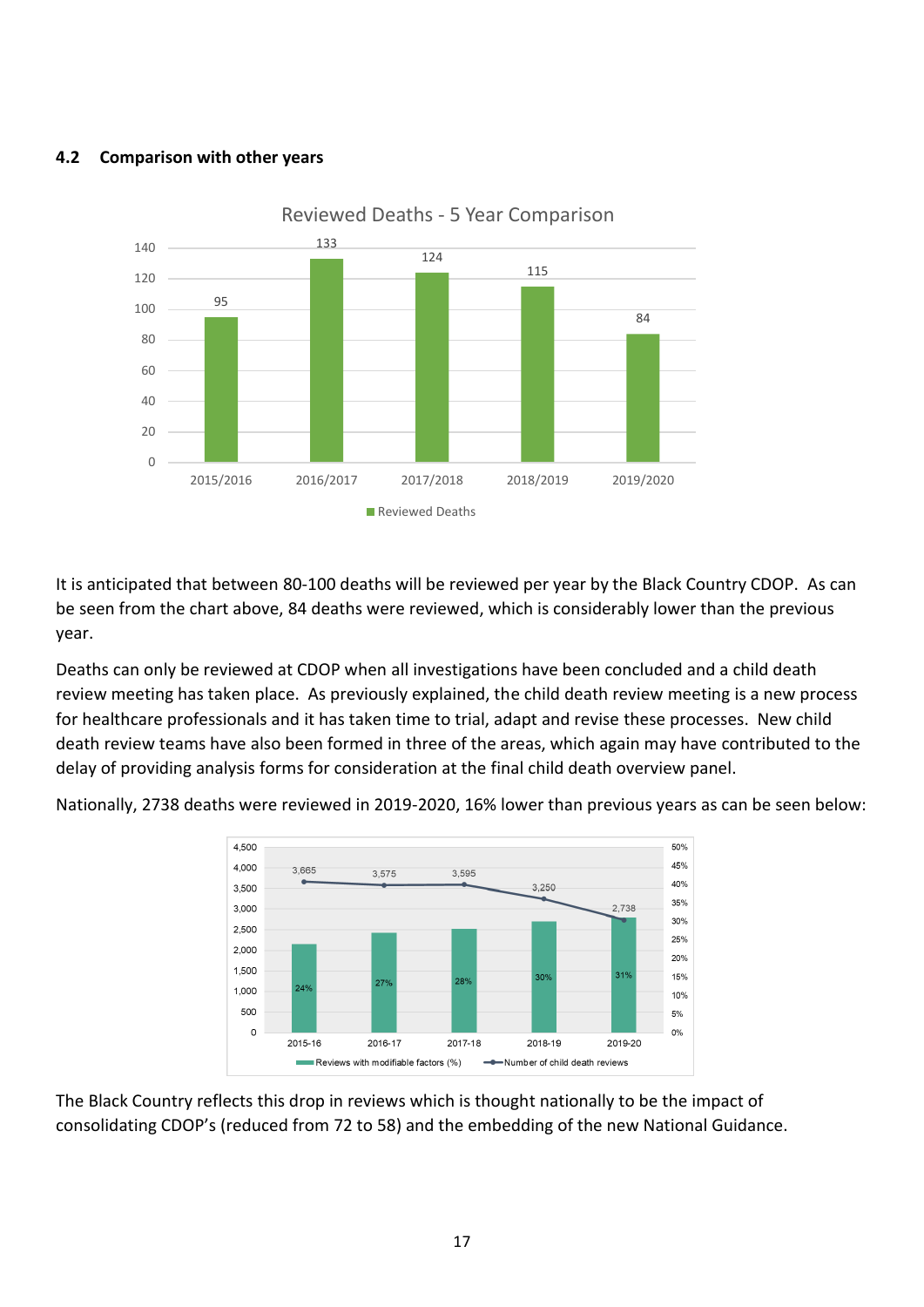#### **4.3 Modifiable Factors**

Modifiable factors are defined as 'one or more factors, in any domain, which may have contributed to the death of the child and which, by means of locally or nationally achievable interventions, could be modified to reduce the risk of future child deaths'*.* An example of a modifiable factor might be a death resulting from a vaccine preventable infection where the vaccine had not been given to the child. The Black Country has also regarded bed-sharing with parents known to be smokers to be a modifiable factor in cases of Sudden Infant Death Syndrome (SIDS).

In 28 of the 84 cases (33%) reviewed by the Black Country CDOP 2019 - 2020 modifiable factors were identified, which is in line with the National average which is 31%.

Modifiable factors identified by the Black Country panels for these cases were:

- Smoking in pregnancy or in the household
- Drugs/Substance misuse
- Co-sleeping/unsafe sleeping practices
- Consanguinity
- Late booking
- Maternal high BMI
- Disguised compliance
- Communication/processes between agencies
- Childhood obesity
- Vitamin D deficiency

#### % of cases where modifiable factors were identified by category of death

| Primary category of death (CDOP)<br>$\blacktriangle$                                 | Completed<br><b>Reviews</b> | <b>Cases where</b><br>modifiable factors<br>identified | <b>Modifiable Factors</b><br>Identified (%) |
|--------------------------------------------------------------------------------------|-----------------------------|--------------------------------------------------------|---------------------------------------------|
| Acute medical or surgical condition                                                  | 14                          | 2                                                      | 14%                                         |
| Chromosomal, genetic and congenital anomalies                                        | 18                          | 5                                                      | 28%                                         |
| Chronic medical condition                                                            | 6                           |                                                        | 17%                                         |
| Deliberately inflicted injury, abuse or neglect                                      | 3                           | 2                                                      | 67%                                         |
| Infection                                                                            |                             |                                                        | 100%                                        |
| Malignancy                                                                           | 4                           | 0                                                      | $0\%$                                       |
| Perinatal/neonatal event                                                             | 24                          | 6                                                      | 25%                                         |
| Sudden unexpected, unexplained death                                                 | 8                           | 7                                                      | 88%                                         |
| Suicide or deliberate self-inflicted harm                                            | 3                           | 2                                                      | 67%                                         |
| Trauma and other external factors, including medical/surgical<br>complications/error | 3                           | 2                                                      | 67%                                         |
| <b>Total</b>                                                                         | 84                          | 28                                                     | 33%                                         |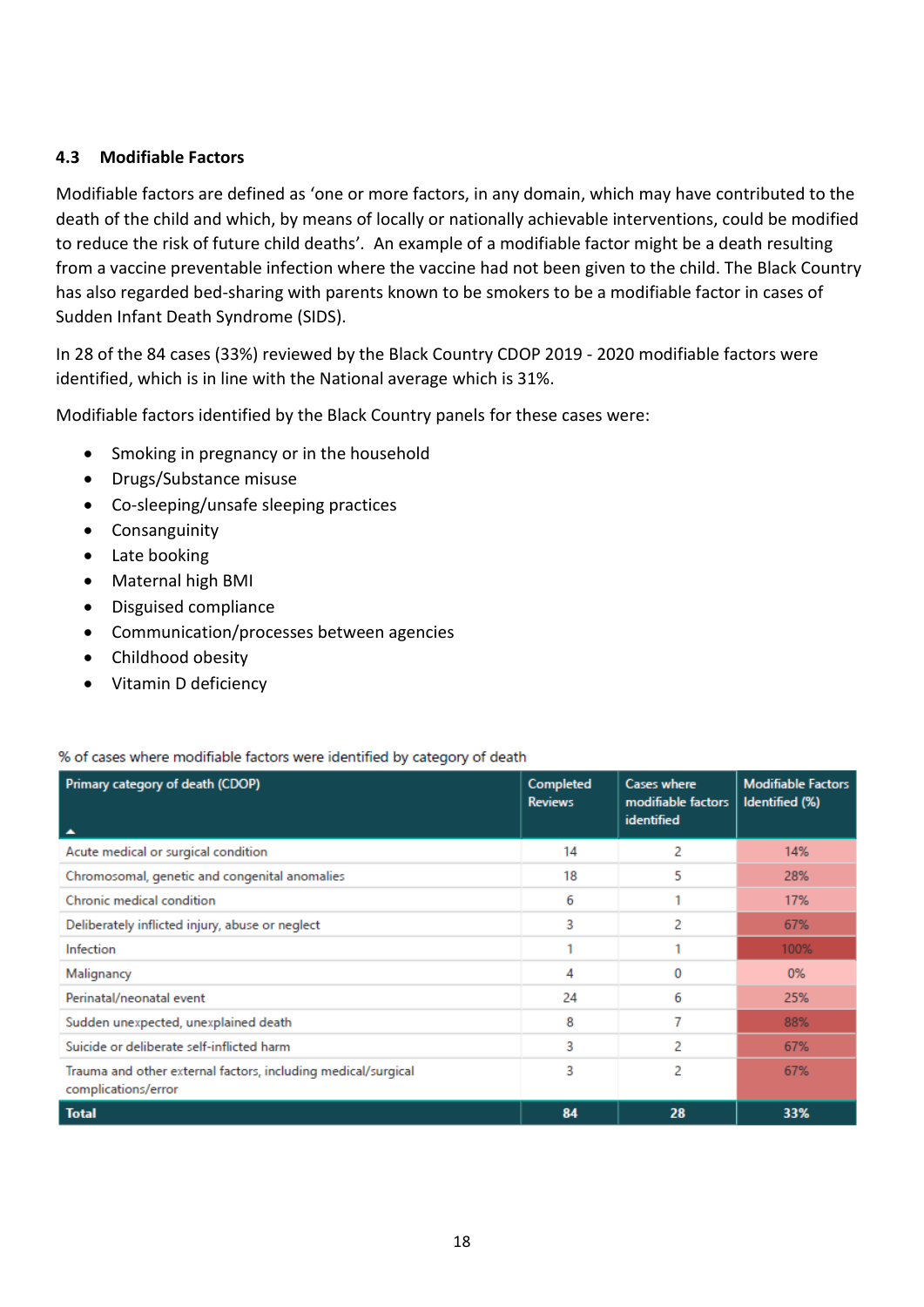| Age group     | Completed<br><b>Reviews</b> | <b>Cases where</b><br>modifiable<br>factors identified | <b>Modifiable</b><br><b>Factors</b><br>Identified (%) |
|---------------|-----------------------------|--------------------------------------------------------|-------------------------------------------------------|
| 0 - 27 days   | 35                          | 8                                                      | 23%                                                   |
| 28 - 364 days | 27                          | 13                                                     | 48%                                                   |
| $1 - 4$ years | 6                           | 0                                                      | $0\%$                                                 |
| $5 - 9$ years | 3                           | 1                                                      | 33%                                                   |
| 10 - 14 years | 8                           | 3                                                      | 38%                                                   |
| 15 - 17 years | 5                           | 3                                                      | 60%                                                   |
| <b>Total</b>  | 84                          | 28                                                     | 33%                                                   |

% of cases where modifiable factors were identified by age group

% of cases where modifiable factors were identified by ethnic group

| <b>Ethnic Group</b>           | Completed<br><b>Reviews</b> | <b>Cases where</b><br>modifiable<br>factors identified | <b>Modifiable</b><br><b>Factors</b><br>Identified (%) |
|-------------------------------|-----------------------------|--------------------------------------------------------|-------------------------------------------------------|
| White                         | 43                          | 18                                                     | 42%                                                   |
| Asian or Asian British        | 21                          | 6                                                      | 29%                                                   |
| Mixed                         | 6                           | o                                                      | 0%                                                    |
| Other                         | 6                           | 2                                                      | 33%                                                   |
| <b>Black or Black British</b> | 5                           | 1                                                      | 20%                                                   |
| Unknown                       | 3                           | 1                                                      | 33%                                                   |
| <b>Total</b>                  | 84                          | 28                                                     | 33%                                                   |

Overall, in England 31% of reviews identified at least one modifiable factor. The NCMD annual report will include where these modifiable factors are being identified on a national level and link to further data to support learning and communication opportunities.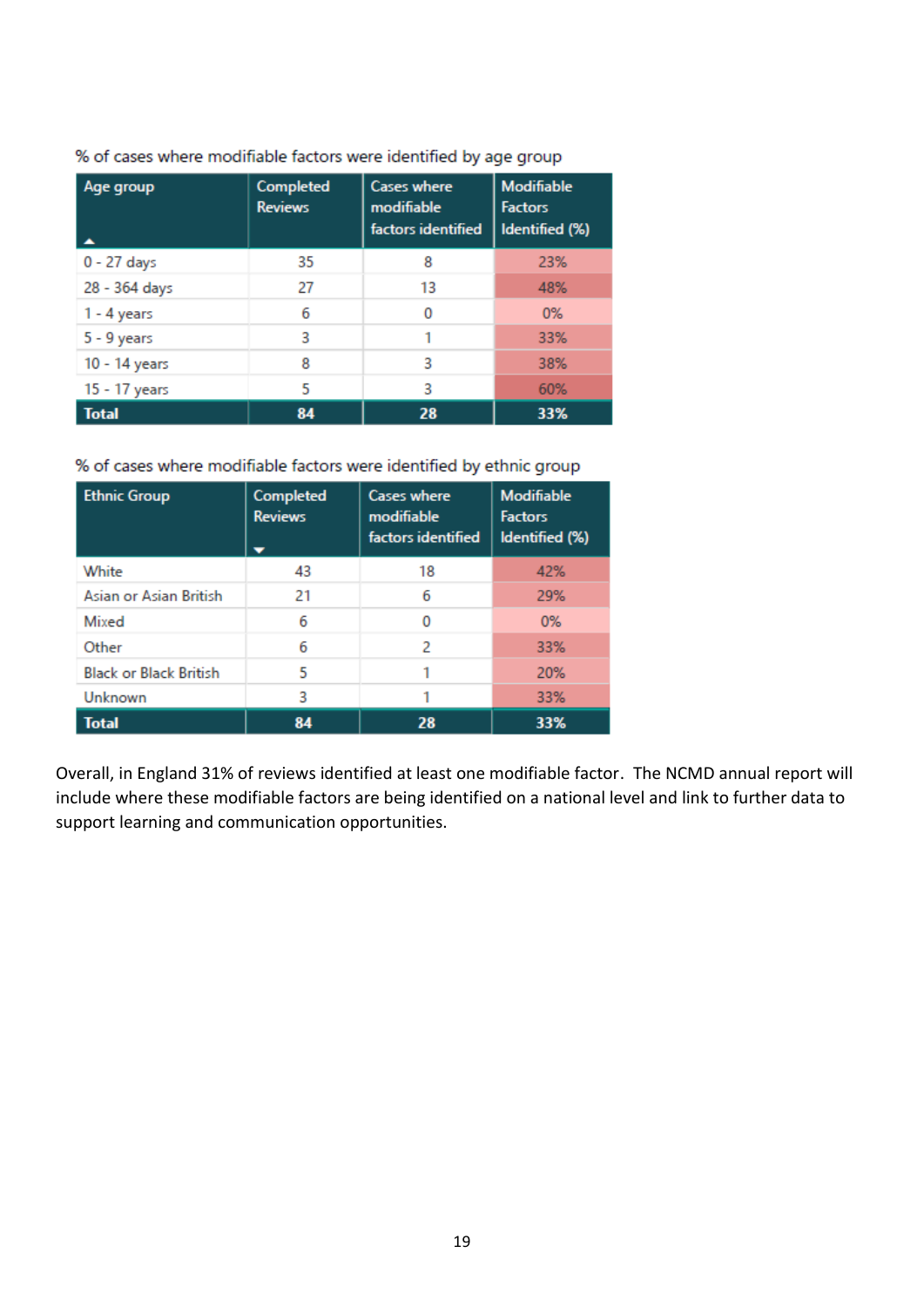### <span id="page-19-0"></span>5. Infant Mortality

Infant mortality is the death of infants under the age of one year. This is measured nationally and internationally by the 'infant mortality rate', which is the number of deaths of children under one year of age per 1000 live births.

Premature birth is the biggest contributor to infant mortality.

When an infant dies before the age of 28 days this is called a 'neonatal' death and when death occurs in the first 7 days of life this is usually referred to as 'early neonatal' death.

In 2019 – 2020 the Black Country has developed links with the Black Country and West Birmingham Local Maternity Services to support with their local vision:

*Through collaboration, we are committed to deliver high quality maternity services across the Black Country and West Birmingham shaped by the voices of local people. Our aim is to provide safe, personalised and responsive maternity services and ensure every woman and baby receives the best possible care.*

Data has been supplied around maternal smoking, mother's BMI, booking details, gestational age and weight to support with the several workstreams carried out by healthcare providers and local public health teams to reduce infant mortality rates where possible.

• 73 deaths in this age group were notified to Black Country CDOP in 2019 – 2020

#### **Infant Mortality in the Black Country by gestation and birthweight 2019 - 2020**





It is important to highlight that more deaths happened in gestation >32 weeks and weight >2500grams. This could well be a perinatal event, chromosomal or medical/surgical diagnosis.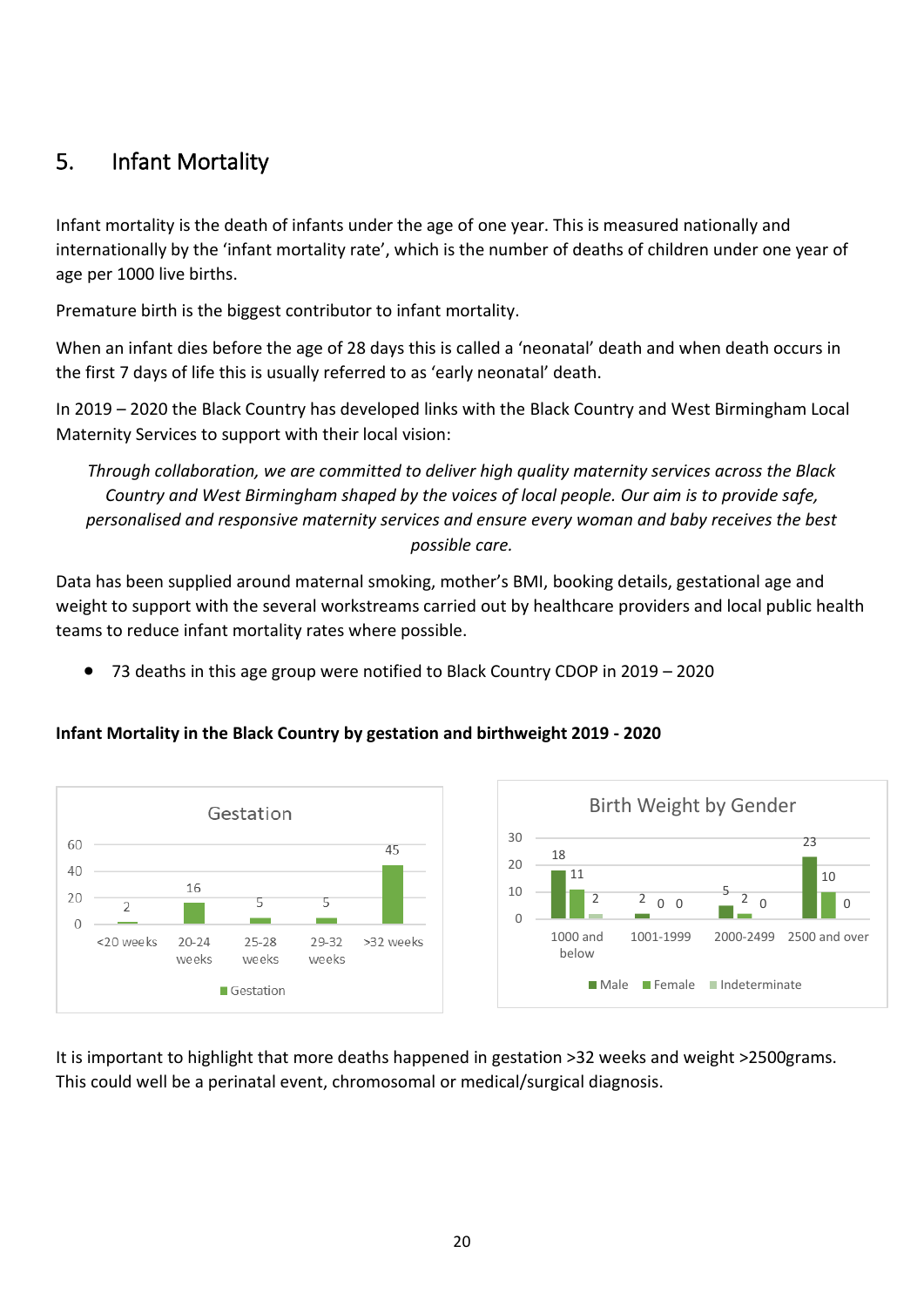Of the 84 deaths reviewed in 2019-2020, 62 were under the age of one year. This equates to 74%. Modifiable factors identified were:

- Alcohol
- Drugs
- Co Sleeping
- Unsafe sleeping practices
- Consanguinity
- Late booking and access to services consequently
- Communication between healthcare professionals

Nationally, 63% of deaths reviewed were in this timeframe and age group. The NCMD annual report will include where these modifiable factors are being identified on a national level and will be available in the Spring of 2021 – later than planned due to the increased workload created by Covid-19.

In past years, deprivation has been a factor in infant mortality. This is seen to still be the case, however it has not been possible to report on this due to data collection methods. This has now been addressed and relevant data is now being collected. However, Child Death Review Partners recognise that deprivation remains a major factor in the deaths of Infants in the Black Country and the reduction of deaths in this age group will be another priority for 2020 – 2021. It is anticipated that the LMNS, Public Health and CDOP will combine their data and action plans to more effectively support the reduction of infant mortality in the Black Country.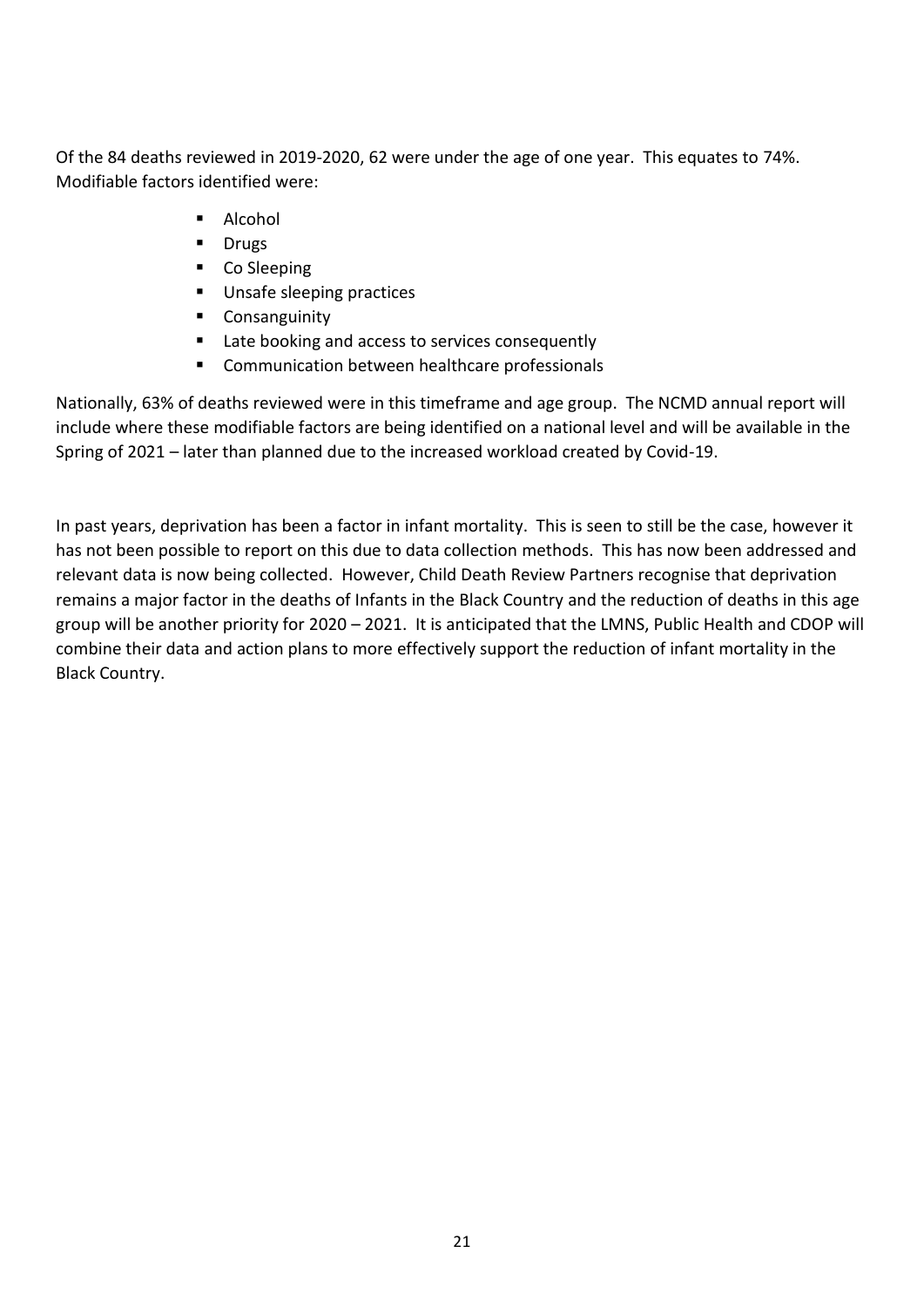## <span id="page-21-0"></span>6. Developments During 2019-2020

### Learning from child deaths

#### **Consideration of antenatal Advanced Care Plans (ACP)** Advance Care Plan

A formal care plan that includes details about the baby's condition, decisions made with their parents or carers (for example, about managing symptoms), and their wishes and ambitions. This plan is a core element of their palliative care.

Parents are sometimes cautious about allowing an advanced care plan to be written and applied, especially antenatally.

Health practitioners are asked to approach this subject with care and sensitivity at diagnosis to help palliative care pathways.





#### **Asthma Care Pathway**

An asthma care pathway has been revised in line with NICE guidance to support admissions of this type to ensure consistency across age ranges 0-18. (NICE guidance: *https://pathways.nice.org.uk › pathways › asthma › managingasthma)*

#### **Vitamin D Deficiency**

3 deaths in the past 18 months have had vitamin D deficiency as a factor, either wholly or contributory. The Panel has identified that awareness needs to be raised by health practitioners to new mums and mums to be.

- Agencies need to have clear communication and referral pathways specifically with regards to urgent mental health cases
- Communication was identified as a learning point within agencies and across agencies. Agencies are asked to reflect on the ways in which they communicate with staff and parents to ensure consistency, sensitivity, clarity and accuracy.
- Staff working with child death need to have access to bereavement support and supervision
- Advanced Care Plans need to be kept up to date
- Communication between staff to be improved, specifically from hospital to hospital
- Professional Curiosity
- Pathways to adult mental health services to be more robust
- Consistent information to be given to parents

**Communication was identified as learning action points in each of the reviews; written and verbal.**

*Agencies are asked to reflect on the ways in which they communicate with staff and parents to ensure consistency, sensitivity, clarity and accuracy.*

• Where children have complex needs, it is important to assess the holistic needs

of the family, including religious and cultural beliefs, to support effectively

- It is important to support young people to understand their medical conditions and how to make healthy choices, *i.e. the importance of taking medication regularly*
- Appointments need to be flexible to fit in with family commitments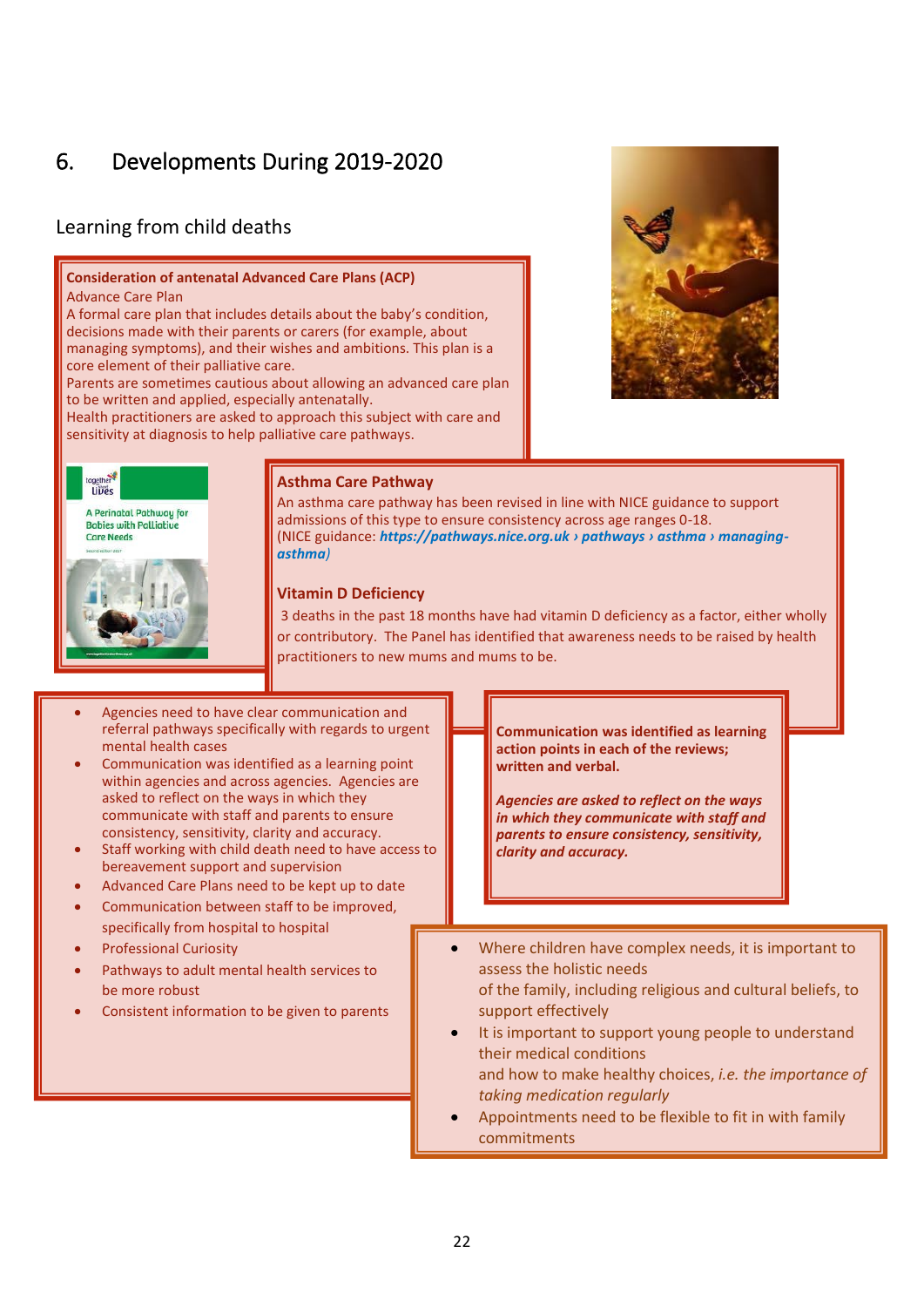Following each child death overview panel, learning was captured in a newsletter and sent to all panel members with the expectation they will disseminate widely within their agencies. Members are also urged to consider disseminating any learning from child deaths with Governance and Safeguarding colleagues.

In certain cases, the CDOP sought assurance that a particular action arising from a child's death had been addressed. As it is difficult on occasions to gain assurance on actions from Child Death Review meetings , it has been decided that healthcare professionals carrying out Child Death Review meetings should be responsible for following up specific actions.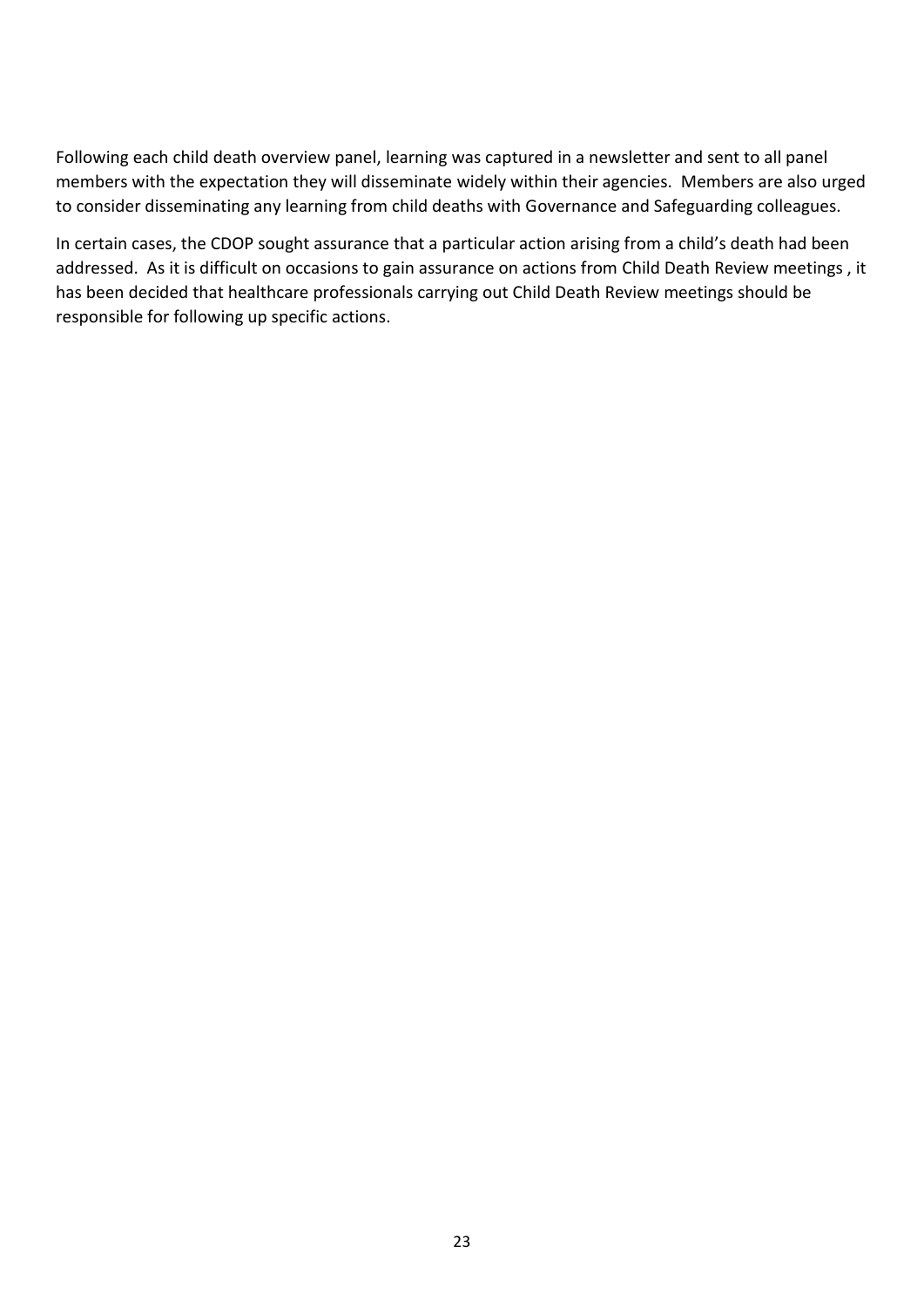## <span id="page-23-0"></span>7. Achievements

- Successful recruitment of a Black Country Co-ordinator (August 2019) and Black Country Administrator (February 2020). An Independent Black Country Chair will be recruited in the new financial year. Child Death Review partners have chaired in the interim period
- The North (Wolverhampton and Walsall) and South (Sandwell and Dudley) operating panels have merged for the final meeting of the year in March 2020 with the aim to have a Black Country combined operational panel in 2020 -2021, which has led to improved consistency and a more joined up approach to learning
- In December 2019, the first meeting of the Black Country CDOP Strategic Partnership took place. Members are made up of the Child Death Review Partners and are representative of professionals and geography. It has been established to:
	- o Ensure that there is a strategic influence from child death reviews to reduce risk of death and future harm to children, within a changing environment
	- o Provide oversight and assurance of the whole Child Death Review (CDR) and Sudden Unexpected Deaths in Children (SUDC) processes in accordance with the national child death review statutory and operational guidance 2018 and local child death review policies across the Black Country, to ensure consistency and quality
	- o Consider what, if any, action should be taken in relation to any modifiable factors identified, and make recommendations to multi-agency safeguarding arrangements, health and wellbeing boards and other relevant strategic partnerships
- Child Death Review Meetings (CDRMs) have been successfully implemented across hospital trusts in the Black Country and these are evolving as lessons are learnt. This will effectively reduce the timescale when putting any local actions into place whilst staying compliant with legislation
- Relationships have been formed with the Local Maternity System to support with the reduction in infant mortality and this partnership will be developed further in the coming year
- The electronic notification and data collection system, eCDOP, has been embedded into practice. Data from eCDOP flows into the National Child Mortality Database and so contributes to a reliable national picture of child deaths
- Links with LeDer professionals across the Black Country have been embedded: The LeDeR Programme covers the deaths of all people with a learning disability from the age of 4. As the deaths of children (up to age 17) are reviewed for the Child Death Overview Panel (CDOP) these deaths are not subject to an additional LeDeR review. During a Child Death Overview Panel, any possible learning and recommendations related specifically to learning disabilities are discussed and submitted to relevant partners.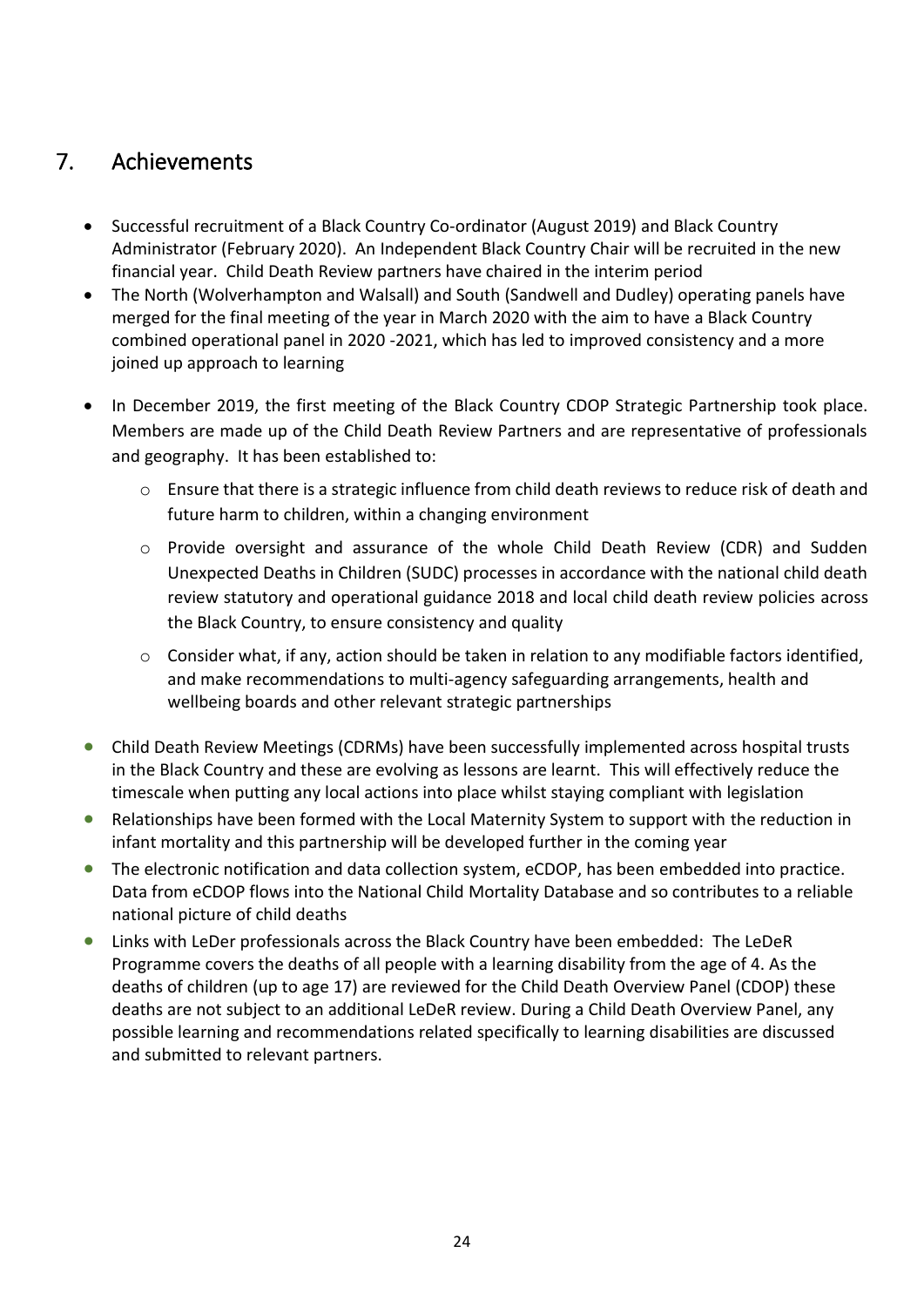### <span id="page-24-0"></span>8. Future Priorities

- Recruitment of an Independent Chair and development of the role across the Strategic and Operational groups
- Training and support to new personnel to ensure high standards are maintained and new projects are taken forward
- Developing the role of the Medical Examiner and expanding to community and paediatric deaths
- Development, ratification and implementation of the Black Country SUDC protocol. In 2020 2021 there are plans to develop a *Black Country wide on call health response* for unexpected deaths
- Embedding of Black Country Panels to include members representing their profession on a rota basis and splitting panels into themed neonatal deaths and other deaths
- Development of and training for the Key Worker role to ensure the voice of the child/parent is reflected
- Explore the use of different methods of disseminating learning from child deaths (e.g. social media for the public, briefings for different workforces and changes to systems)
- Development and implementation of a campaign to promote safe sleeping practices and strategies to support the prevention of shaken babies
- Bereavement support for professionals working within the child death arena
- Linking more strongly with existing workstreams to support with the dissemination of learning
- Consolidating strategies to achieve a reduction in Infant Mortality across the Black Country